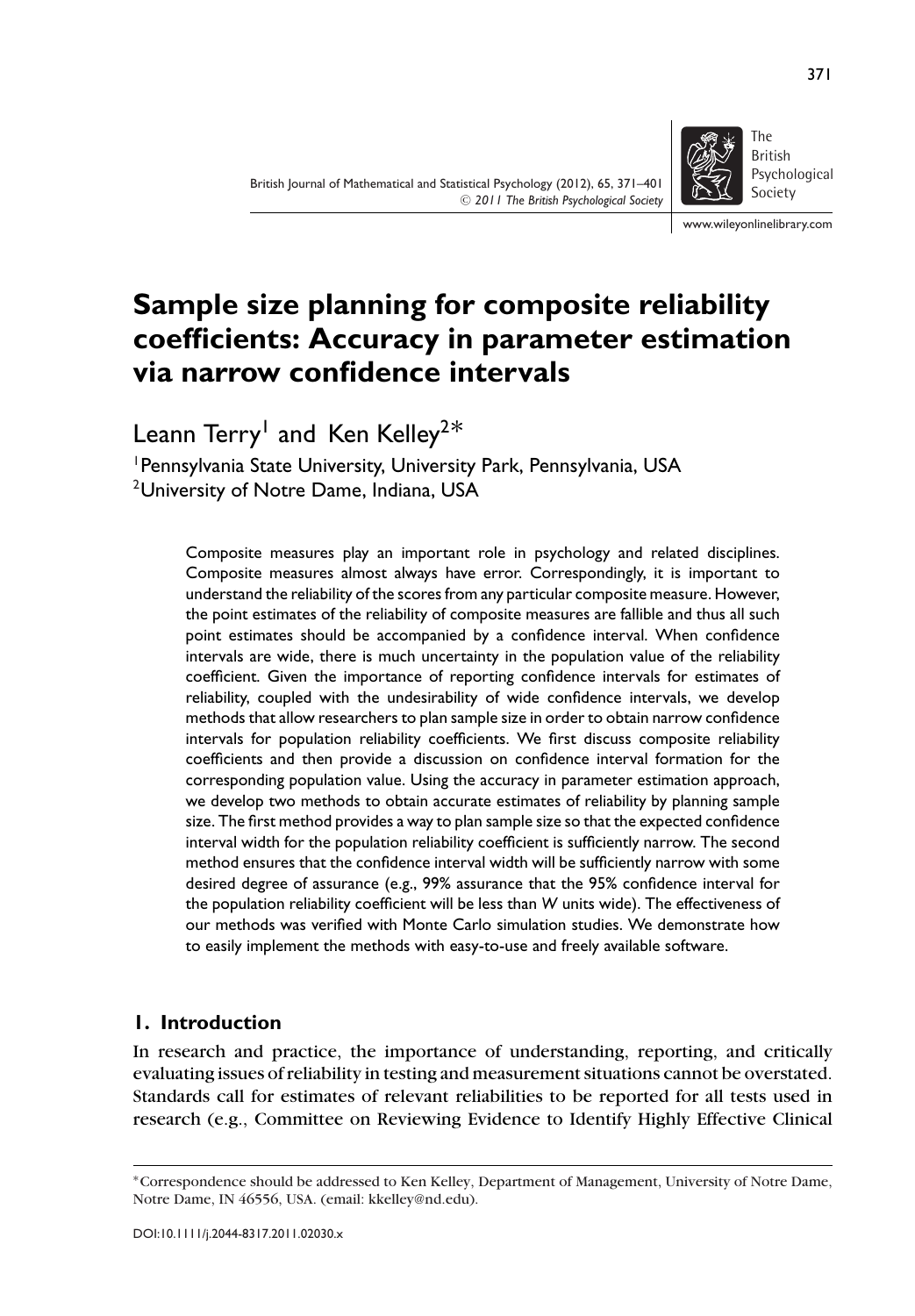#### 372 *Leann Terry and Ken Kelley*

Services, 2008; Joint Committee on Standards for Educational and Psychological Testing of the American Educational Research Association (AERA), the American Psychological Association (APA), & the National Council on Measurement in Education (NCME), 1999; Wilkinson & the APA Task Force on Statistical Inference, 1999). As Wilkinson and the APA Task Force on Statistical Inference, 1999, p. 596) pointed out:

It is important to remember that a test is not reliable or unreliable. Reliability is a property of the scores on a test for a particular population of examinees (Feldt & Brennan, 1989). Thus, authors should provide reliability coefficients of the scores for the data being analyzed even when the focus of their research is not psychometric. Interpreting the size of observed effects requires an assessment of the reliability of the scores.

It is the test scores on a particular administration of a test, not the test itself, that are reliable – this is a key point often overlooked. It is a widespread misconception that a test itself is reliable. A test, when administered, say, 100 different times, will likely result in 100 different reliability coefficients (Thompson & Vacha-Haase, 2000). The differences among estimated reliability coefficients could be due to different populations among the 100 administrations, sampling error, or both. A meta-analytic method known as reliability generalization was developed by Vacha-Haase (1998) to explore the error variance across studies and helps to evaluate the different estimates from within the same or across different populations. Thus, it is not sufficient to cite the reliability for the scores from the sample from which the test was normed that is provided in the test manual. All researchers should report an estimate of reliability for the scores obtained on their particular administration(s) of the test(s). Indeed, even the passage of time within the same population may lead to a different value of the population reliability coefficient at different time points.

In addition to the recommendation that confidence intervals (CIs) be reported for estimates of population quantities on a variety of parameters (AERA, 2006; APA, 2009; Cohen, 1994; Kline, 2004; Meehl, 1997; Wilkinson & the APA Task Force on Statistical Inference, 1999), calls have recently been made to report the CI specifically for the population value of the reliability coefficient (Duhachek & Iacobucci, 2004; Fan & Thompson, 2001; Zinbarg, Yovel, Revelle, & McDonald, 2006). Yet the question arises why CIs are not often reported for the population value of a reliability coefficient. One answer might lie in a problem plaguing the use of CIs in general: they can be largely uninformative for gauging the population value. Cohen (1994, p. 1002) suggested that the lack of CIs in the literature might be because their widths are often 'embarrassingly large'. These wide CIs illustrate that the reliability estimates obtained may not accurately reflect their corresponding population values. It is the population values of a reliability coefficients that are ultimately of interest, not the value obtained based on an idiosyncratic sample. Another reason why CIs for the population reliability coefficient are not often reported is that they are not discussed much in texts that deal with psychometric issues or general statistical issues in psychology and related disciplines. Because of the importance of CIs and the undesirability of wide CIs, it would be ideal if a method existed so that a researcher could plan an appropriate sample size for a study, such that the CI for the population reliability coefficient were sufficiently narrow.

Using the accuracy in parameter estimation (AIPE) approach to sample size planning (see Maxwell, Kelley, & Rausch, 2008, for a review) this paper provides methods to plan sample size so that: (a) the expected CI width for the population reliability coefficient is sufficiently narrow; and (b) the CI width will be sufficiently narrow with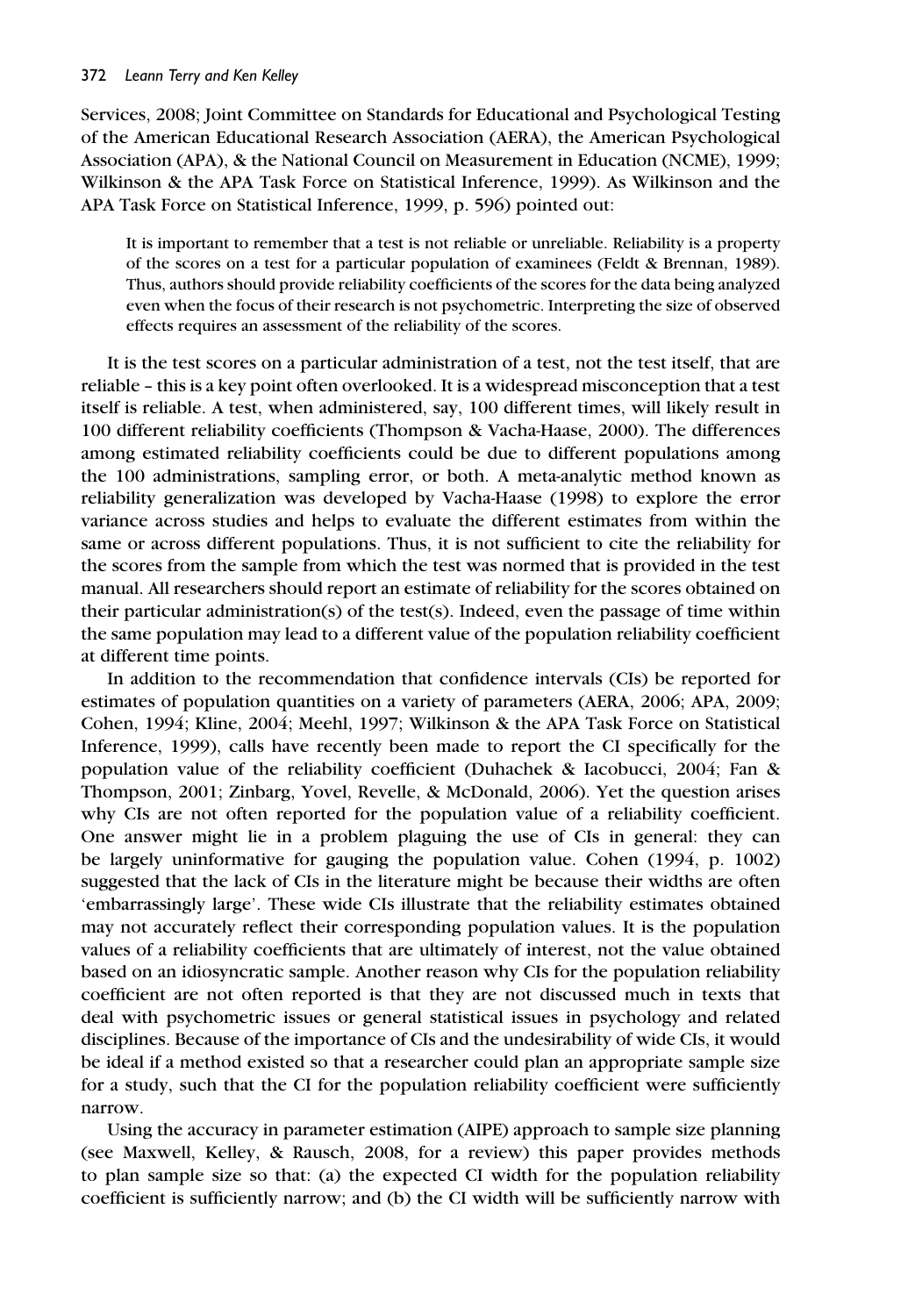some desired degree of assurance. The desired degree of assurance is the probability of achieving a CI no wider than desired. An application of method (a) would provide the sample size necessary so that the expected CI width for a reliability coefficient would be no wider than specified by the researcher. However, due to the fact that the CI width is a continuous random variable, essentially any computed interval will be less than or greater than the expected width approximately half of the time. This necessitates a method of planning sample size so the CI will be sufficiently narrow with a desired degree of assurance. Method (b) would provide a modified sample size that is larger so that the CI is no wider than specified with any desired degree of assurance (e.g., 99% assurance that the 95% CI for the population reliability coefficient will be sufficiently narrow). These methods are developed for two types of reliability coefficients in the context of homogeneous (i.e., single-construct) tests: coefficient alpha, which assumes true-score equivalence; and coefficient omega, which assumes only a congeneric structure.

First, we review reliability for homogeneous tests and discuss coefficient alpha and coefficient omega from a confirmatory factor-analytic perspective. Second, we discuss CIs for coefficient alpha and coefficient omega. Third, we explain sample size planning from the AIPE perspective and provide sample size tables which are useful under specified conditions for planning studies where narrow CIs for the population reliability coefficient are desired. Fourth, we discuss several possible applications of this approach for reliability coefficients. Fifth, an example is illustrated with the freely available MBESS package (Kelley, 2007a, 2007b; Kelley & Lai, 2011a) for use in the open source program R (R Development Core Team,  $2011$ ).<sup>1</sup> The MBESS R package allows the methods discussed to be immediately and easily implemented by researchers.

## **2. Homogeneous tests as a confirmatory factor model**

Homogeneous tests are tests that measure only one attribute (e.g., McDonald, 1999). From a classical test theory (CTT) perspective (e.g., Lord & Novick, 1968) there are three common measurement models for homogeneous tests: (a) parallel; (b) truescore equivalent; and (c) congeneric. McDonald (1999) reframed the classical true-score theory in a confirmatory factor-analytic framework for homogeneous tests. McDonald demonstrated how the confirmatory factor model can be used to represent each of the three models in a 'unified framework'. Following McDonald (1999), throughout this paper the confirmatory factor-analytic approach will be used as a general approach for to conceptualizing reliability. The reliability of a set of scores can be estimated for each type of model, but there are assumptions governing the reliability coefficient for each of the models. The appropriate estimate of reliability thus depends on the assumptions specified and properties of the test as it applies to the population of interest. Figure 1(a) shows a homogeneous factor model for a hypothetical five-item test. As can be seen, the underlying construct  $(\eta)$  has been measured by five items  $(X_j)$ ,

<sup>&</sup>lt;sup>1</sup>For this paper, all statistical computations were conducted in R (R Core Development Team, 2011). R is a statistics programming language that is open source and extremely flexible (Kelley, Lai, & Wu, 2008). Because of this flexibility, researchers can perform many statistical procedures which are not possible in more mainstream statistical packages. Using R, researchers are able to download more than 2,000 add-on packages that implement advanced statistical techniques.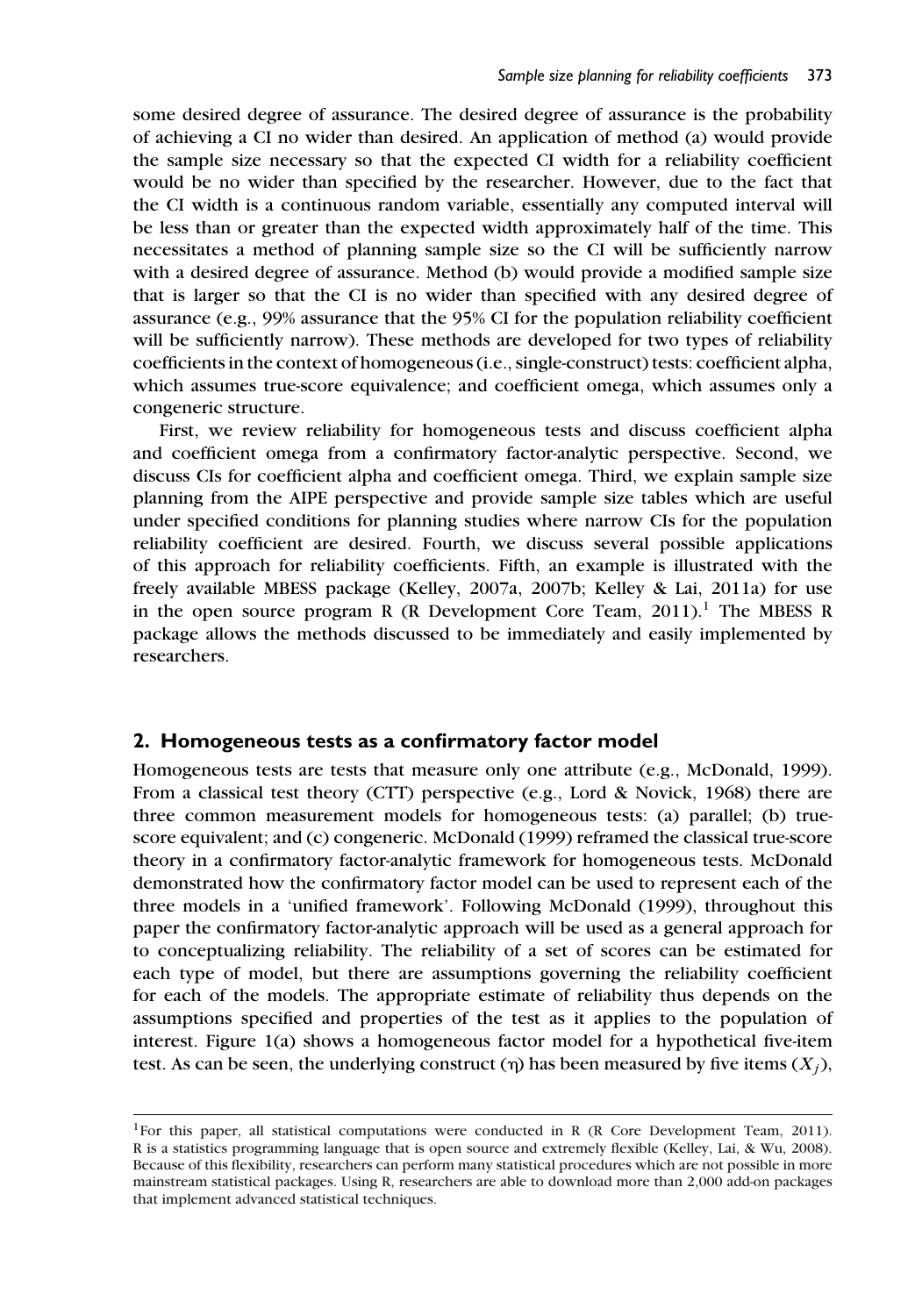

**Figure 1.** (a) General factor model where  $\eta$  is the latent trait being measured, *X* is the observed score, and ε is the error. (b) Parallel items model where test items (*X*) have common error variance  $(\psi^2)$  and factor loadings ( $\lambda$ ). (c) True-score model where error variances are allowed to differ, but factor loadings are the same across test items. (d) Congeneric model where factor loadings and error variances are allowed to differ across test items.

with each score having a true component ( $\eta \lambda$ ) and an error term ( $\varepsilon_j$ ). In all the models discussed, the errors for the test items are uncorrelated. Although the assumption of uncorrelated errors can be relaxed, we do not consider such a model here. If the errors are correlated, coefficient alpha may overestimate the value of the population reliability (Green & Hershberger, 2000; Komaroff, 1997; Zimmerman, Zumbo, & Lalonde, 1993).

The parallel items model (see Figure 1(b)) is the most restrictive model, which assumes that the test item scores share a common error variance  $(\psi^2)$  and a common factor loading  $(\lambda)$ , implying there are only two parameters, regardless of the number of test items (see Hoyt, 1941; McDonald, 1999; Raykov, 1997; Spearman, 1910, for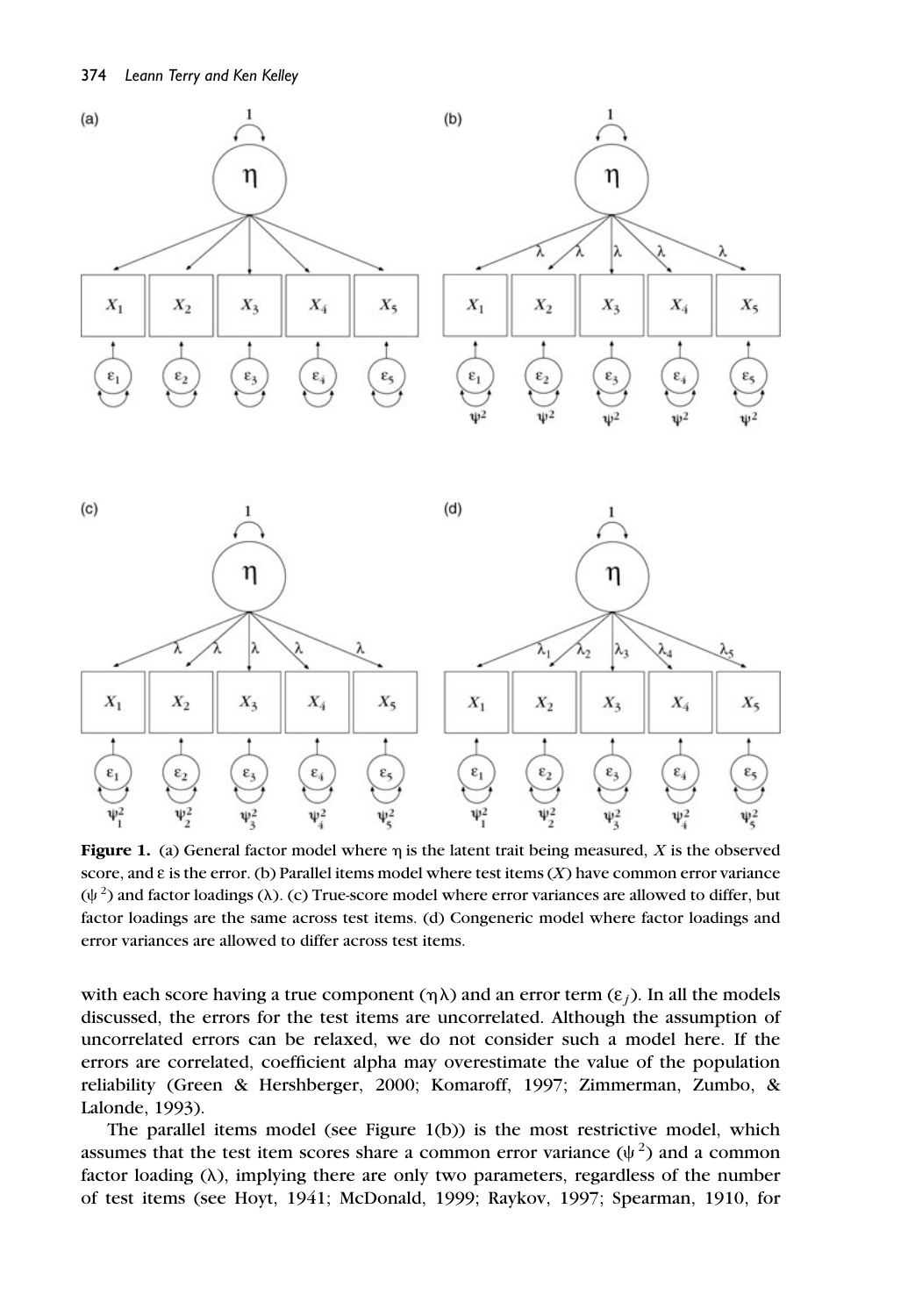a discussion). Because all the test item scores have a common factor loading, this means that no test item has more or less discriminating power than any other test item (McDonald, 1999). Additionally, as the test items share a common error variance, all the covariances among the test items are equal to one another. In practice, it is highly unlikely that the assumptions of the parallel model are met in psychology and related disciplines (e.g., Green & Yang, 2009). In most situations, we believe that it is likely that the population factor loadings and the population error variances differ for the *J* different test items. Correspondingly, we do not discuss the parallel model further in this paper.

In the true-score equivalence model (also called essentially tau-equivalent; see Figure 1(c)) the error variances are allowed to differ (noted with each error variance having a corresponding subscript) but the factor loadings are restricted to be the same (Lord & Novick, 1968; McDonald, 1999). Because the factor loadings do not vary, this indicates that each test item measures the common factor with equal discriminating power (McDonald, 1999).

The congeneric model (see Figure 1(d)) is the least restrictive, and we believe generally most reasonable, model we discuss, in which the error variances and factor loadings can be unique to each test item (depicted by the corresponding subscripts). This implies that some test items measure the attribute of interest more sensitively and discriminate more clearly between higher and lower values of the common factor (McDonald, 1999).

# **3. Reliability**

In the CTT framework, each test item score on a particular test is composed of a truescore component and an error component. In CTT, the score on the *j*th ( $j = 1, \ldots, J$ ) test item is given by

$$
X_{ij} = \tau_i + \varepsilon_{ij},\tag{1}
$$

where  $\tau_i$  is the true-score for the *i*th individual and  $\varepsilon_{ij}$  the error for the *i*th individual on the *j*th item (Lord & Novick, 1968; McDonald, 1999); throughout we assume centred scores for simplicity (i.e., the mean of the item scores across the individuals is zero). Within the CTT framework, the reliability of the scores on a homogeneous test is the ratio of the true variance to the sum of the true variance and error variance, which is given as

$$
\frac{\sigma_{\tau}^2}{\sigma_{\tau}^2 + \sigma_{\epsilon}^2} \tag{2}
$$

where  $\sigma_{\tau}^2$  is the population true-score variance and  $\sigma_{\varepsilon}^2$  is the population error variance. Given this, a low reliability estimate indicates that a relatively large proportion of the variance is due to error.

#### *3.1***.** *Reliability coefficients*

One of the most common measures of reliability is coefficient alpha (e.g., Cortina, 1993; Cronbach, 1951; Guttman, 1945; Hogan, Benjamin, & Brezinski, 2000). Coefficient alpha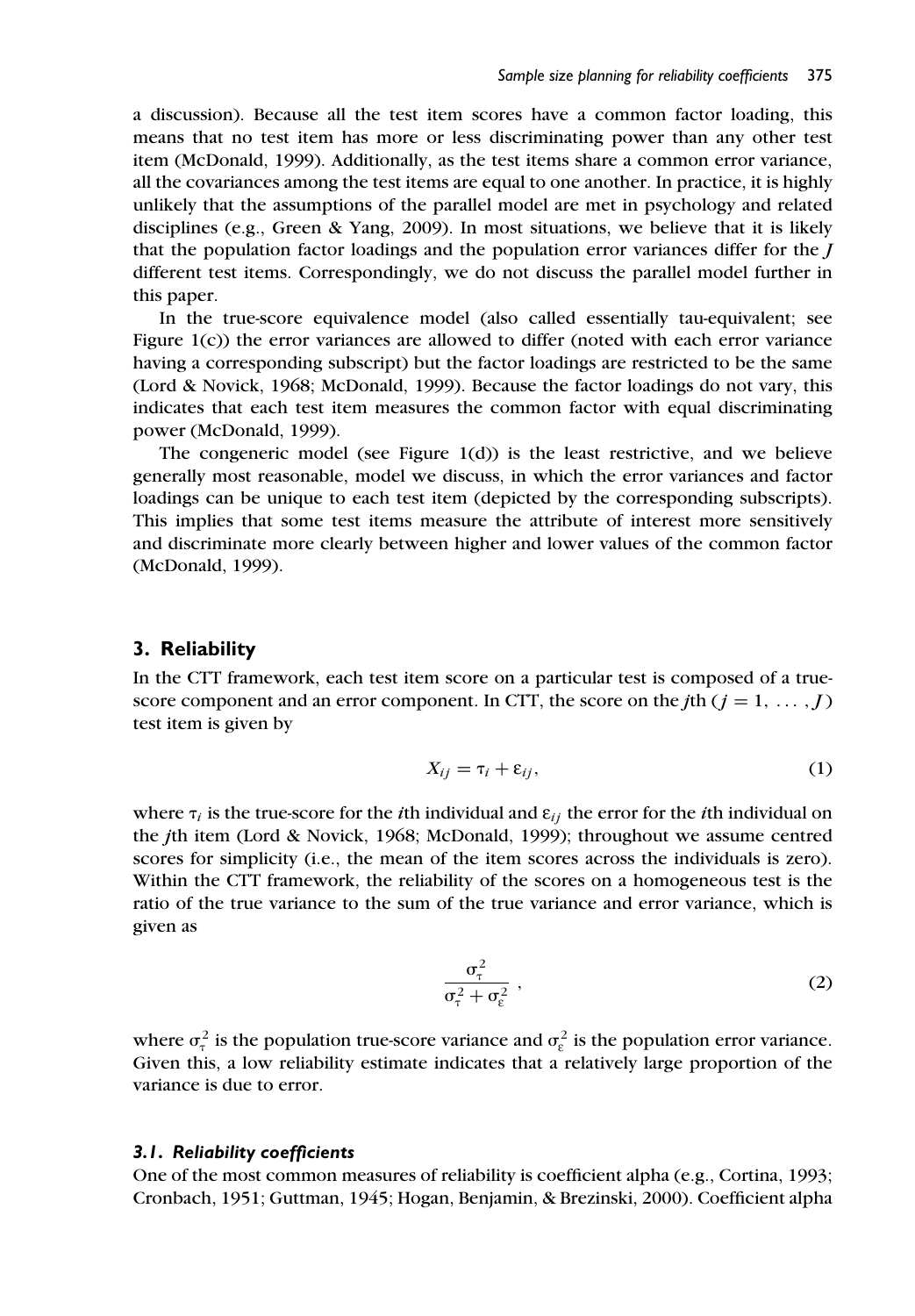is defined in the population as

$$
\alpha_c \equiv \frac{J}{J-1} \left( 1 - \frac{\sum_{j=1}^{J} \sigma_j^2}{\sigma_Y^2} \right),
$$
\n(3)

where  $\alpha_c$  is coefficient alpha, *J* is the number of test items,  $\sigma_j^2$  is the variance of each test item's scores, and  $\sigma_Y^2$  is the variance of the total scores on the test. The common estimate for alpha in a sample is

$$
\hat{\alpha}_c \equiv \frac{J}{J-1} \left( 1 - \frac{\sum_{j=1}^J s_j^2}{s_Y^2} \right),\tag{4}
$$

where  $\hat{\alpha}_c$  is the estimate of coefficient alpha,  $s_j^2$  is the unbiased estimate of the variance of the scores of each test item, and  $s_Y^2$  is the unbiased estimate of the variance of the entire test. The population value of coefficient alpha equals the true population reliability only when the test items fulfil the requirements of the true-score equivalence model; otherwise it is necessarily a lower bound on the population reliability (see Green & Yang, 2009; Revelle & Zinbarg, 2009; and Sijtsma, 2009, for a review of coefficient alpha). Despite the possibility of underestimating the population reliability when true-score equivalence does not hold, coefficient alpha is the most widely used statistic to report reliability for a set of scores. Its continued and widespread use is probably due to several of its properties, namely, that it (a) often represents a lower bound on reliability and is thus 'conservative' (Lord & Novick, 1968; McDonald, 1999), (b) does not require more than one rater or multiple administrations of the test (Streiner, 2003), (c) is computationally easy to compute, (d) has a long history in psychology and related disciplines, and (e) is included in widely available statistical software packages.

Coefficient omega is a generalization of coefficient alpha in that it does not require true-score equivalence, only a congeneric structure (i.e., a homogeneous factor structure with potentially unique path coefficients and error variances). For a homogenous test, coefficient omega is given by

$$
\omega = \frac{\left(\sum_{j=1}^{J} \lambda_j\right)^2}{\left(\sum_{j=1}^{J} \lambda_j\right)^2 + \sum_{j=1}^{J} \psi_j^2},\tag{5}
$$

where  $\lambda_j$  is the factor loading for the *j*th test item and  $\psi_j^2$  is the error variance for the *j*th test item (McDonald, 1999). With a homogeneous measurement test (i.e., with a single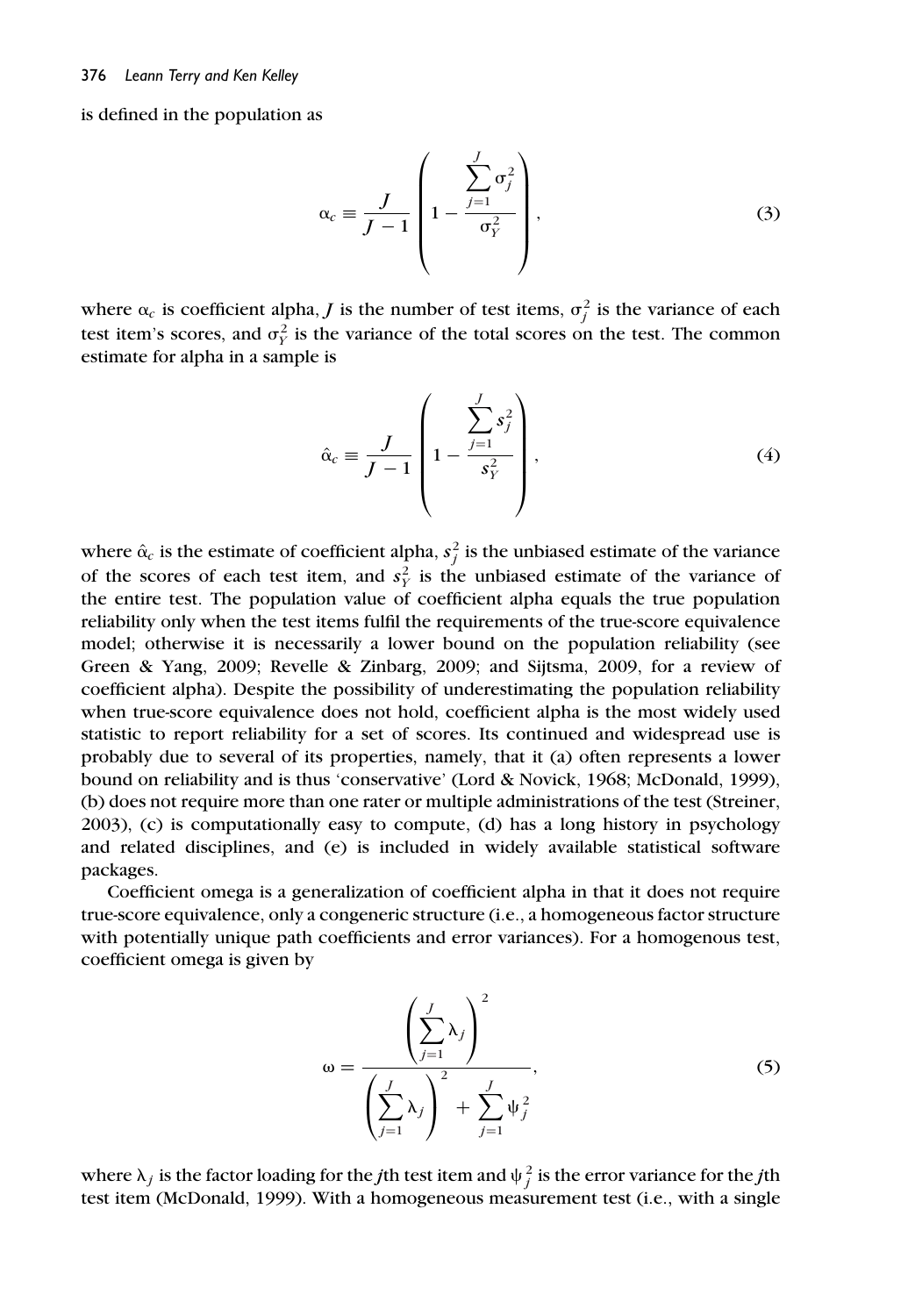common factor) this can be rewritten as

$$
\omega = 1 - \frac{\sum_{j=1}^{J} \psi_j^2}{\sigma_Y^2},
$$
\n(6)

where  $\sigma_Y^2$  is the variance of the total test scores (McDonald, 1999, equation (6.21)). Interested readers are referred to Graham (2006), Lucke (2005), and McDonald (1999, Chapter 6), for a thorough discussion of coefficient omega, and Zinbarg, Revelle, Yovel, and Li (2005) and Revelle and Zinbarg (2009) for a discussion of  $\omega_p$ , which is a generalization of omega to the hierarchical factor model.

#### *3.2***.** *Confidence intervals for reliability coefficients*

Many methodologists, professional societies, and scientific organizations emphasize the importance of reporting and discussing CIs for population values. Correspondingly, CIs for population reliability coefficients should always be reported. We provide an example to highlight the importance of reporting CIs for the population reliability coefficients. Suppose a researcher calculates coefficient alpha as .74 for a set of scores on one administration of a test with a sample of 500 participants from some population of interest. A second researcher calculates coefficient alpha of .74 for a set of scores, with the same test, administered with a sample of 50 participants from a different population.<sup>2</sup> When comparing these findings, one might assume at first that the population reliability values in the two samples are the same. However, if the researchers reported CIs for the corresponding population reliability estimates, a different picture emerges with regard to the population values. The first estimated reliability coefficient has a corresponding 95% CI that ranged from .71 to .77. The second researcher might be surprised to find a corresponding 95% CI from .63 to .85. Such a wide interval in the second population illustrates that the range of plausible parameter values is large and demonstrates the uncertainty in the estimate of the population value of alpha. Thus, although the point values for the reliability coefficients were identical, the wide CIs reveal that the estimates were estimated with different degrees of accuracy.<sup>3</sup> Consequently, despite the point estimate being identical, the reliability estimates should be interpreted and compared differently. Holding everything else constant, a narrower CI yields a smaller range of plausible parameter values, which corresponds to a more accurate estimate of the population value (Kelley & Maxwell, 2003).

<sup>3</sup>In a statistical sense, accuracy is defined as the square root of the mean square error (RMSE), which is a function of both precision and bias. RMSE is defined as  $\sqrt{E[(\hat{\theta} - \theta)^2]} = \sqrt{E[(\hat{\theta} - E[\hat{\theta}])^2] + (E[\hat{\theta} - \theta])^2} = \sqrt{\sigma_{\hat{\theta}}^2 + B_{\hat{\theta}}^2}$ ,

where E[·] represents the expectation of the bracketed quantity,  $\theta$  is the parameter of interest,  $\hat{\theta}$  is an estimate of  $\theta$ ,  $\sigma_{\hat{\theta}}^2$  is the population variance of the estimator, and  $B_{\hat{\theta}}^2$  is the squared bias of the estimator.

<sup>2</sup>A sample size of 50 falls within the range of median sample sizes found in the *American Educational Research Journal* from 1988 to 1997 (which ranged from a median sample size of 43 to 169; Kieffer, Reese, & Thompson, 2001). A sample size of 500 is more likely to be found in a test manual, rather than in published research.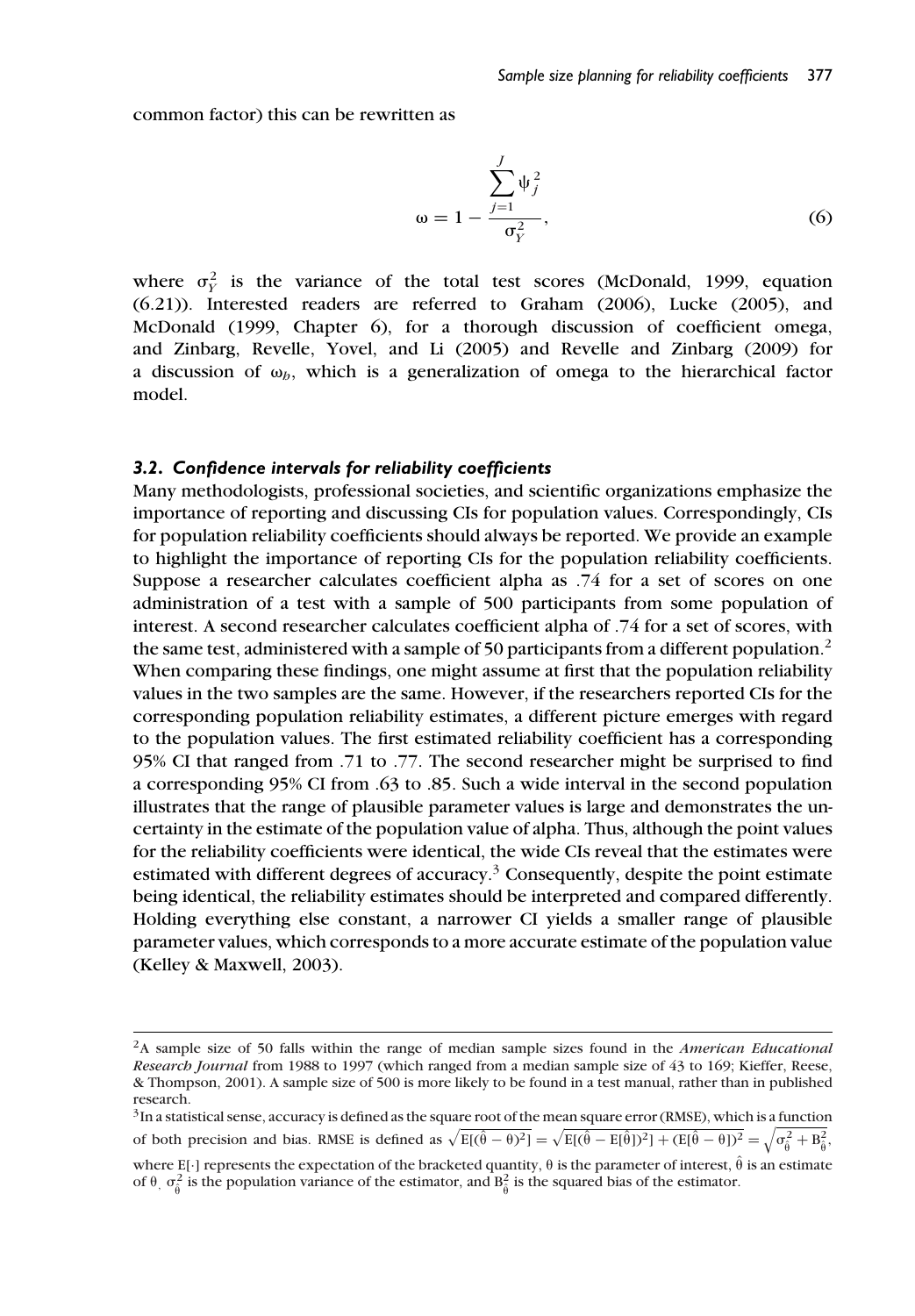#### *3.2.1*. *True-score model*

Advances in forming CIs for coefficient alpha and the true-score model were possible with van Zyl, Neudecker and Nel's (2000) derivation of the asymptotic normal distribution of the maximum likelihood estimator (MLE) of coefficient alpha. Maydeu-Olivares, Coffman and Hartmann (2007) compared asymptotically distribution-free (ADF) versus normal-theory (NT) CI estimation (Maydeu-Olivares *et al*., 2007) and concluded that ADF CIs performed better empirically than did NT CIs when coefficient alpha was the appropriate measure of reliability. However, they pointed out that the methods were impossible to differentiate when the sample size was smaller than 400 and item skewness was less than 0.5 (Maydeu-Olivares *et al*., 2007). They concluded that NT CIs can be safely used when test items are normally distributed and with relatively small sample sizes (i.e., less than 100). Otherwise, ADF CIs should be used when item scores are not normal or with larger sample sizes (Maydeu-Olivares *et al*., 2007). The NT approach is used in this paper for coefficient alpha in the true-score model.

Van Zyl *et al*. (2000) provided the asymptotic distribution of the MLE of coefficient alpha, such that as  $n \to \infty$  the variance is

$$
\frac{J^2}{(J-1)^2}\zeta,\tag{7}
$$

where  $J$  is the number of responses, and  $\zeta$  is defined as

$$
\zeta = \frac{2}{(\mathbf{g}'\,\mathbf{\Phi}\,\mathbf{g})^3} [(\mathbf{g}'\,\mathbf{\Phi}\mathbf{g})(\mathrm{tr}\mathbf{\Phi}^2 + \mathrm{tr}^2\mathbf{\Phi}) - 2(\mathrm{tr}\mathbf{\Phi})(\mathbf{g}'\mathbf{\Phi}^2\mathbf{g})],\tag{8}
$$

in which **g** is a  $J \times 1$  column vector of ones, and  $\Phi$  is the population covariance matrix of the *J* responses (van Zyl *et al*., 2000; notation changed to reflect current usage). A two-sided CI for coefficient alpha under true-score equivalent assumptions is given by

$$
\alpha_c \pm z_{1-\alpha_c/2} \sqrt{\frac{\left(J^2/(J-1)^2\right)\zeta}{N-1}},\tag{9}
$$

where  $\alpha_e$  is the Type I error rate,  $z_{1-\alpha_e/2}$  is the quantile from the standard normal distribution, and *N* is the total sample size. Thus, the full width of the  $(1 - \alpha_e)100\%$  CI for coefficient alpha can be shown to equal

$$
w = 2z_{1-\alpha_e/2} \sqrt{\frac{\left(J^2/(J-1)^2\right)\zeta}{N-1}}.
$$
\n(10)

#### *3.2.2*. *Congeneric model*

In addition, several methods exist for estimating CIs for the population value of coefficient omega and the congeneric model, including an analytic formula from Raykov (2002), which uses the delta method for multivariate normally distributed item scores. The analytic version of forming a CI for the population value of coefficient omega used in this paper utilizes Raykov's (2002) approach (see also Kelley & Cheng, in press, for a discussion of the approach and methods of implementation). Using the delta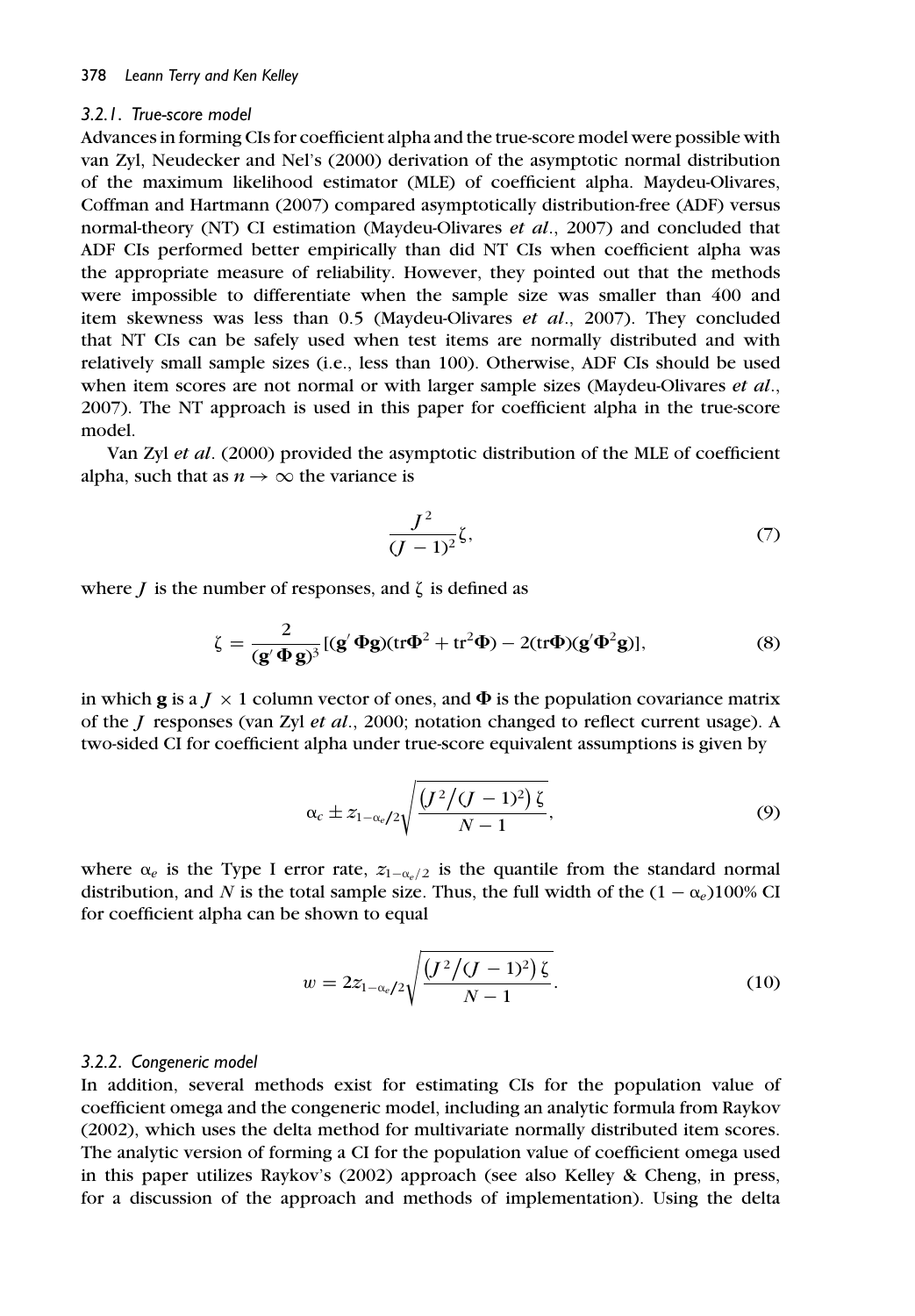method, Raykov (2002) discussed an analytic CI for  $\omega$  that is asymptotically correct for multivariate normally distributed test item scores, as sample size grows towards infinity. The delta method is a way to obtain a standard error for a function of one or more parameter estimates, which can then be used for CIs (e.g., Casella & Berger, 2002; Oehlert, 1992). The method produces asymptotically correct CIs, where 'asymptotically correct' refers to the CI procedure actually producing  $(1 - \alpha_e)100\%$  CIs as sample size approaches infinity. This implies that for infinite sample size the procedure is 'approximately correct'. This issue, however, is not unique to CIs for the population reliability coefficients, but rather is generally the case for CIs and null hypothesis probability values in the context of structural equation modelling, which is based on asymptotic estimation theory but implemented in situations of finite sample size (e.g., Bollen, 1989).

Raykov (2002) provided the technical details of the delta method as it applies to CIs for the population reliability coefficients, but we give an overview and explanation here. Using the parameters from the homogeneous congeneric factor model, let

$$
v = \sum_{j=1}^{J} \lambda_j
$$
 (11)

and

$$
\nu = \sum_{j=1}^{J} \psi_j^2.
$$
 (12)

Coefficient omega (equation (5)) can be written as

$$
\omega = \frac{v^2}{v^2 + v}.\tag{13}
$$

Let

$$
\Delta_1 = \frac{2v v}{(v^2 + v)^2} \tag{14}
$$

and

$$
\Delta_2 = -\frac{v^2}{(v^2 + v)^2}.
$$
\n(15)

The standard error of the reliability coefficient, Raykov's (2002) equation 12, can be written as

$$
SE(\hat{\rho}(Y)) = \left[\hat{\Delta}_1^2 \text{Var}(\hat{v}) + \hat{\Delta}_2^2 \text{Var}(\hat{v}) + 2\hat{\Delta}_1 \hat{\Delta}_2 \text{Cov}(\hat{v}\hat{v})\right]^{1/2},\tag{16}
$$

where  $\hat{v}$ ,  $\hat{v}$ ,  $\hat{\Delta}_1$ , and  $\hat{\Delta}_2$  are the estimates for  $v$ ,  $v$ ,  $\Delta_1$ , and  $\Delta_2$ , respectively. Thus, a  $(1 - \alpha_e)100\%$  CI for an estimate of coefficient omega is given by

$$
p\big[\hat{\omega} - z_{1-\alpha_e/2}SE(\hat{\omega}) \le \rho(Y) \le \hat{\omega} + z_{1-\alpha_e/2}SE(\hat{\omega})\big] = 1 - \alpha_e/2, \tag{17}
$$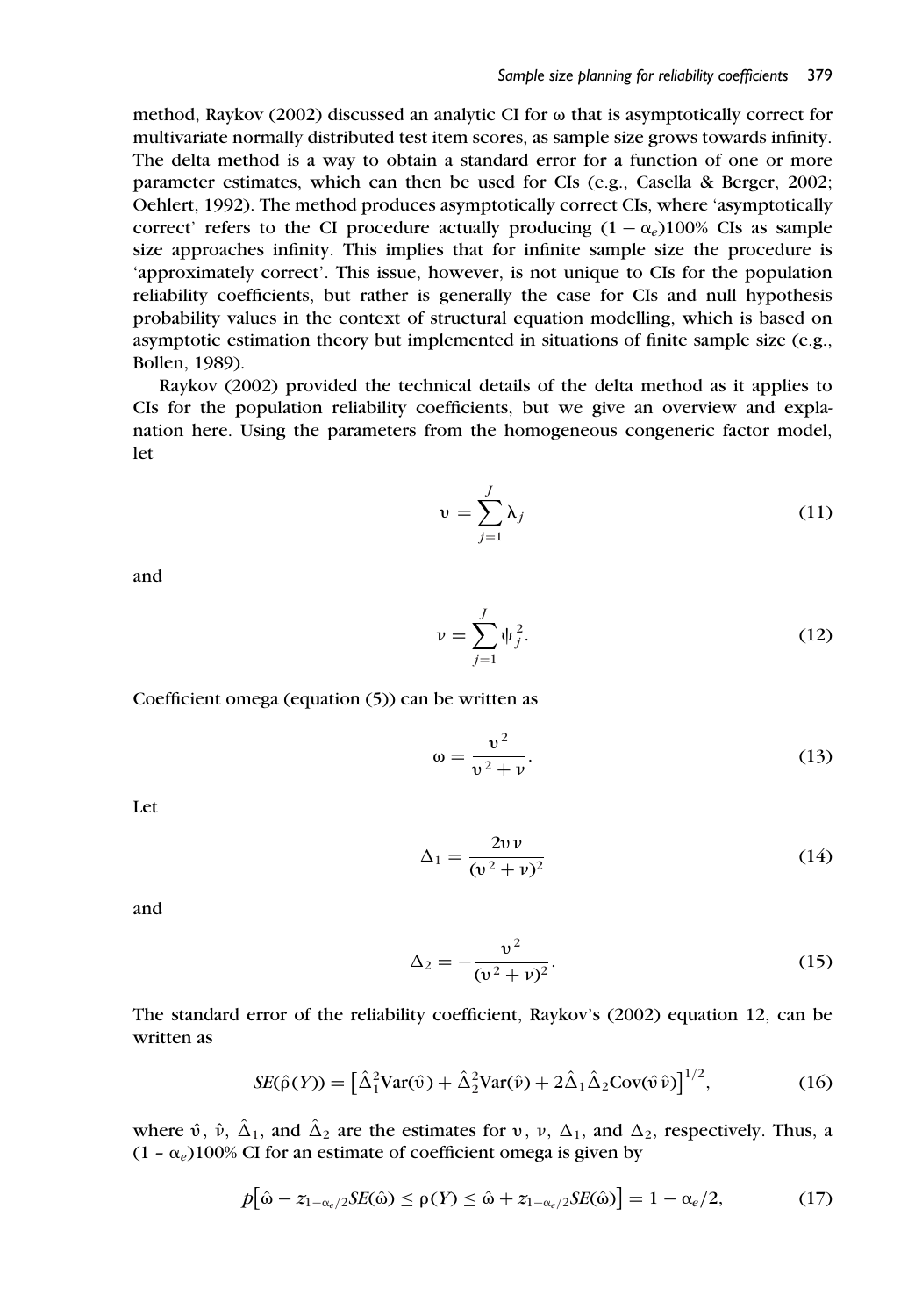where  $SE(\hat{\omega})$  is obtained from equation (16) and is calculated using the estimates from the homogeneous factor model. Although equation (17) seems straightforward, estimation of Var( $\hat{v}$ ), Var( $\hat{v}$ ), and Cov( $\hat{v}$ ,  $\hat{v}$ ) is somewhat involved. Estimation details are provided in Kelley and Cheng (in press). The CI methods have been implemented in the MBESS R package (Kelley & Lai, 2011a) for calculating a CI for the population value of coefficient omega. We later provide an example demonstrating the ease of implementing the CI procedure with MBESS.

# **4. AIPE for sample size planning**

AIPE is an approach to sample size planning where the goal is to achieve parameter estimates that are accurate, which is operationalized by obtaining CIs that are sufficiently narrow (Kelley & Maxwell, 2003; Kelley & Rausch, 2006; Maxwell *et al*., 2008). Because there is now an expectation that CIs be reported for empirical research, researchers need methods to help plan the necessary sample size for sufficiently narrow CIs, where the estimates of reliability will have a high degree of expected accuracy. In a statistical sense, accuracy is defined as the square root of the mean square error, which is a function of both precision and bias (see footnote 4 for its formal definition). Precision is inversely related to the variance of the estimator, and bias is the systematic discrepancy between an estimator and the parameter it estimates. For unbiased estimates, precision and accuracy are equivalent concepts because the bias is zero. The expected accuracy of the estimate improves (i.e., the square root of the mean square error is reduced) as the CI width decreases and the estimate is contained within a narrower set of plausible parameter values. Thus, holding everything else constant, when the width of the  $(1 - \alpha_e)100\%$  CI decreases, the expected accuracy of the estimate improves (see Maxwell *et al*., 2008).

To decrease the width of the CI for the population value of coefficient alpha, test developers can increase the number of items on the test or increase the correlations among the test items (Duhachek & Iacobucci, 2004). However, an applied researcher cannot control the number of test items or the correlations with established scales. Further, it can become difficult to add more and more test items to a homogeneous scale such that the scale remains homogeneous with the additional items (and reasonably short so as not to overburden the test takers). To decrease the width of the CI for the population coefficient alpha, researchers may increase the sample size on a particular administration of a test. As sample size increases, the covariance among the item scores becomes more stable and the expected width of the CI decreases (Iacobucci & Duhachek, 2003). However, there are contradictory recommendations regarding the number of participants necessary for sufficiently accurate reliability estimates, with ranges from a minimum of 30 (provided inter-item score reliability is high; Iacobucci & Duhachek, 2003) to 400 (Charter, 1999). Rules of thumb for planning sample size are not useful in this case, because the sample size depends on several factors and specific goals that are not considered in the rules of thumb. Thus, the best approach for an applied researcher is to plan the size of the sample in a way that explicitly considers the width for the CI of the population reliability coefficient.

Several authors have provided formulas to plan sample size for reliability studies (Bonett, 2002; Iacobucci & Duhachek, 2003). Bonett (2002) provided formulas for estimating coefficient alpha with a desired CI width as a function of sample size. Bonett's (2002) work is for tests that assume compound symmetry (i.e., have equal variances and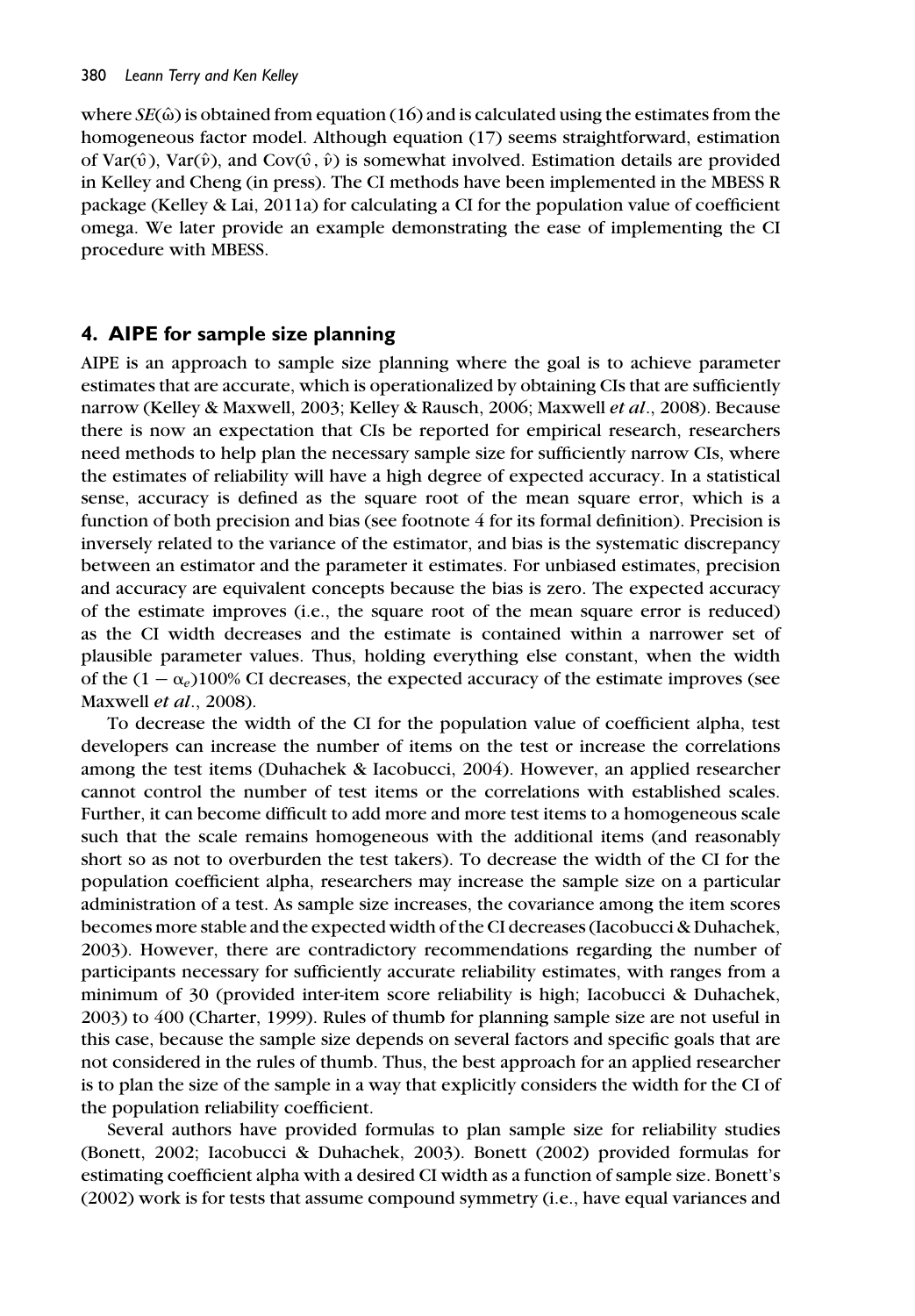equal covariances), or are under the parallel test items model. As shown in Figure 1(b), this is the most restrictive model for reliability. Nevertheless, Bonett's (2002) method should be used in a situation where the assumptions of the parallel test items model fit the test and a sufficiently narrow CI is desired. Iacobucci and Duhachek (2003) also provided a method to solve for the necessary sample size to obtain an expected CI width (their equation 6, p. 483) under the assumptions of multivariate normality and large sample size. Their work is based on the assumptions discussed in van Zyl *et al.* (2000) and applies to the true-score equivalent model. However, neither of these methods utilizes an assurance parameter that allows sample size to be planned such that a sufficiently narrow CI will be observed with a researcher-specified degree of assurance. Bonett's (2002) approach for the parallel model functionally incorporates a near 100% assurance parameter. This may be too large for some instances, analogously to the way that sample size for near 100% power may be too large for some purposes.

As of yet, no known sample size planning methods for narrow CIs have been developed for coefficient omega, despite the recommendations and findings that coefficient omega is often more appropriate than coefficient alpha (Lucke, 2005; Zinbarg *et al*., 2005). We address these existing limitations for both coefficient alpha and coefficient omega by providing sample size planning methods from the AIPE perspective that apply to true-score equivalence (when alpha is appropriate) and congeneric models (when omega is appropriate). The methods we develop are for an expected CI width that is sufficiently narrow as well as for the CI to be sufficiently narrow with some desired degree of assurance. In line with the recommendation of Revelle and Zinbarg (2009) for psychometric contributions to be available in open source software, we implement our methods in the program R, which is detailed in the illustrative example at the end of this paper. Additionally, the methods we develop can be implemented in other software packages/programs.

# **5. Sample size planning for reliability coefficients**

Two AIPE procedures have been developed for sample size planning for the true-score and congeneric models. The goal of the first procedure for each type of reliability coefficient is to plan *a priori* an appropriate sample size so that the *expected* CI width is sufficiently narrow. In this procedure the researcher specifies a desired CI width (*W*) and our methods provides the minimum sample size necessary so that the expected CI width ( $E[w]$ ) will be no larger than the desired CI width ( $W$ ).<sup>4</sup>

However, the mere fact that the expected CI width is sufficiently narrow does not imply that the observed CI will be sufficiently narrow. In (hypothetical or actual) repeated samplings, approximately half of the time the computed CI will be wider than desired and approximately half of the time narrower than desired. This is the case because the CI width, like the estimate of reliability itself, is a random variable and the expected width is the mean width. We develop a second procedure so that there will be a desired degree of assurance that the CI width is sufficiently narrow (e.g., 99% assurance that the

<sup>&</sup>lt;sup>4</sup>However, because the theoretical sample size where  $E[w] = W$  is almost always a fractional value,  $E[w]$  is almost always just less than *W* in order for the necessary sample size to be a whole number. This is the case because sample size must increase following a step-function, whereas confidence interval width theoretically increases following a continuous function.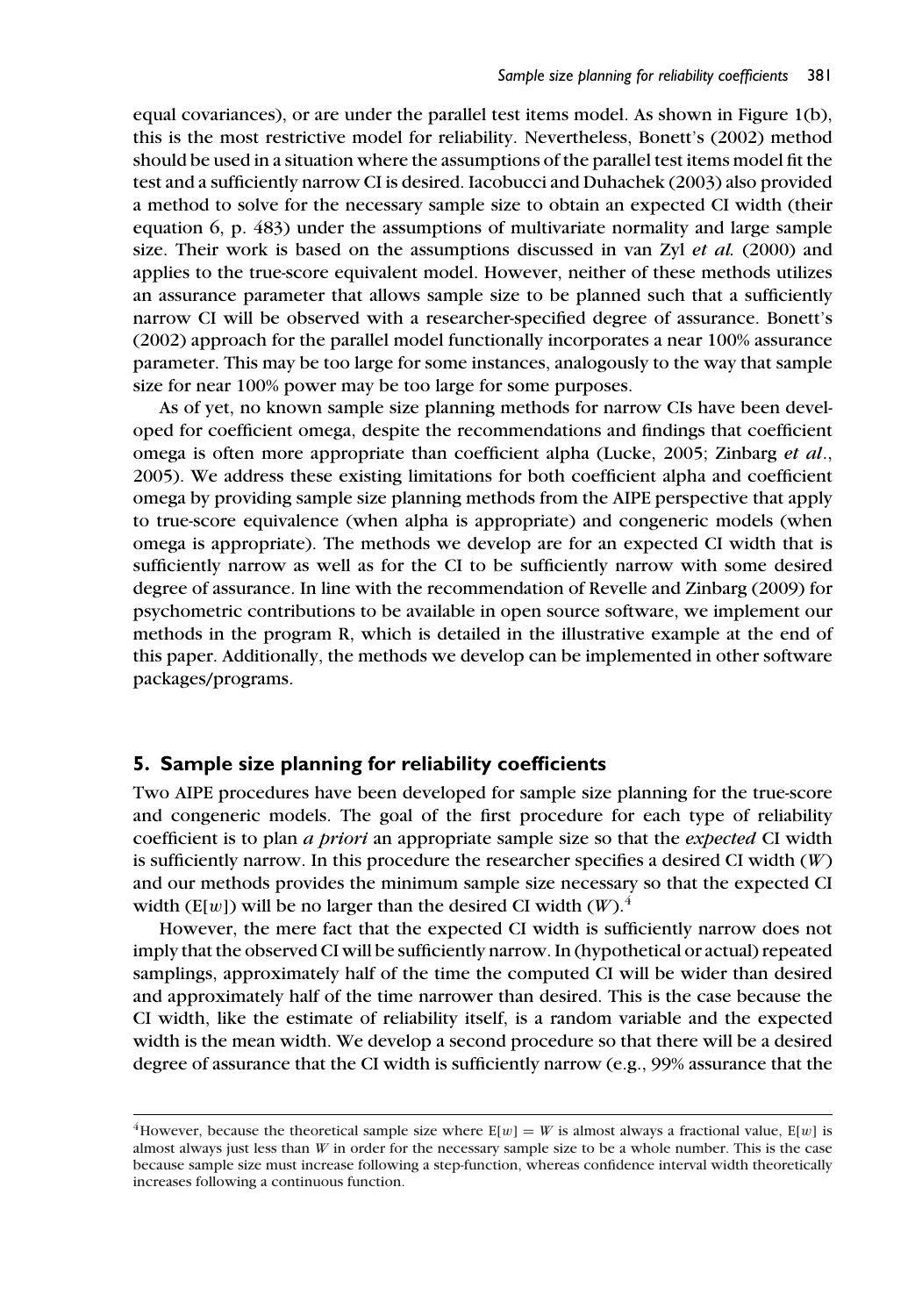95% CI will be no wider than *W*). This second procedure uses an *a priori* Monte Carlo method to plan the appropriate sample size.

#### *5.1***.** *True-score equivalence model*

This section uses the AIPE approach to provide a method for sample size planning for sufficiently narrow CIs for the population coefficient alpha under the true-score model.

#### *5.1.1*. *Expected width*

The full width of the CI for coefficient alpha is

$$
w = 2z_{1-\alpha_e/2} \sqrt{\frac{\left(J^2/(J-1)^2\right)\hat{\xi}}{N-1}}.
$$
\n(18)

This equation can be solved for *N*. Suppose we replace w in equation (18) with *W*, the desired CI width, and also replace  $\hat{\zeta}$  with its population value,  $\zeta$  . Solving that equation for the sample size results in the necessary *N* so that, if that sample size were used in a population as described (i.e., where  $\zeta$  is the true value) the CI width would be expected to be approximately *W*:

$$
N_{\text{nec}} = \frac{\left(\frac{J^2}{(J-1)^2}\right)\zeta}{\left(\frac{W}{2z_{1-\alpha_{e}/2}}\right)^2} + 1.
$$
 (19)

The result of solving equation (19) is  $N_{\text{nec}}$  – the procedure-implied (i.e., necessary) sample size such that the CI for the population coefficient alpha will be expected to be sufficiently narrow (i.e., have a width of approximately *W*). As can be seen, the Type I error rate, the desired CI width, the number of test items, and the covariance matrix (as a function of the factor loadings and error variances) all influence the necessary sample size for a desired CI width. Equation (19) can thus be used to determine the sample size necessary so that the expected width of the CI for the population coefficient alpha is sufficiently narrow.

#### *5.1.2*. *Evaluation of the sample size method for the expected width procedure*

A Monte Carlo simulation, commonly used in methodological works to assess the robustness of a procedure, was conducted to ensure that equation (19) appropriately and consistently yields accurate estimates of the necessary sample size to achieve the desired width.

In the Monte Carlo simulation study, a total of 123 different conditions were evaluated to assess the effectiveness of equation (19). Across the different conditions a variety of factors were specified: the numbers of test items (*J*) were 3, 5, 7, 9, 11, 13, 15; the estimated inter-item score correlation  $(\rho)$  ranged from .1 to .6 in increments of .1; and a desired CI width (*W*) of .05, .1, .15 and .2. These conditions were chosen because of their reasonableness with what is used and anticipated to be used in the applied literature. Our upper bound for the number of test items is slightly larger than has been recommended in other studies. For instance, Iacobucci and Duhachek (2003) recommended using up to 10 test items (due to the lack of longer scales in use and the difficulty creating a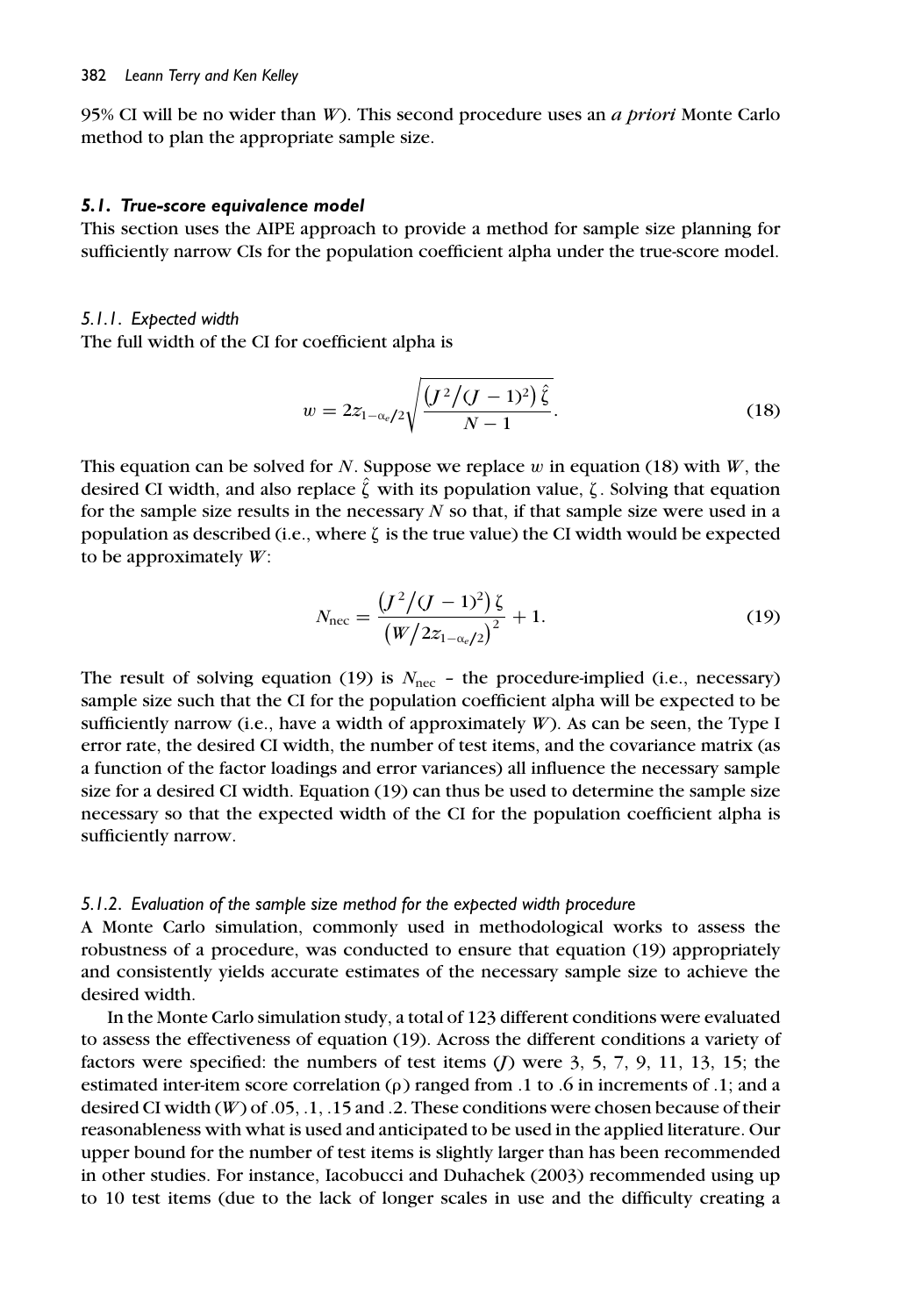unidimensional measure with more test items). However, in order to simulate the full range of potential number of test items that researchers might use, we decided to, if anything, err on the side of using a greater number of conditions. Each condition in the simulation was based on 10,000 replications. Conditions were not included in the simulation if the determinant of the population covariance was less than 0.000001 or if the necessary sample size was less than  $30<sup>5</sup>$  This resulted in 45 conditions not being applicable, leaving 123 conditions in the simulation from the original total for the fully crossed design of 168.

Values for the population factor loading ( $\lambda$ ) and population error variances ( $\psi^2$ ) were needed to simulate covariance matrices fitting a specific true-score model that conforms to our conditions. Recall Figure 1(c) in which the error variances could differ across test item scores but the factor loadings were the same. To provide for a common measurement unit, the variance among the test items was standardized to equal one for the population quantities. Consequently,  $\psi_j^2$  was calculated as  $1 - \lambda^2$ for the *j*th test item, and then increased or decreased systematically for the remaining  $J - 1$  test items in the condition. For example, in the conditions with  $J = 15$ , the population error variances were modified from the standardized variance  $(1 - \lambda^2)$  by  $\pm .025, \pm .05, \pm .075, \pm .1, \pm .125, \pm .15,$  and  $\pm .20$ . The population error variances in conditions with  $J > 5$  did not extend beyond the  $\pm$ .2 upper and lower bounds, which were established in the conditions with fewer test items, so as not to have a major discrepancy between population error variances across the number of test items. Producing population covariance matrices in this way allowed us to generate sample data where the true-score model assumptions were met.

The factor loading was calculated from the estimated mean population inter-item score correlation, such that  $\lambda = \sqrt{\rho}$ . The range of inter-item score correlations varies across tests. Osburn (2000) identified tests such as cognitive ability subtests, supervisor ratings, and personality dimensions as types of tests that have relatively large correlations (e.g., .5). Tests that have lower correlations (e.g., .25) include those measuring personality facets, perception, organizational commitment, and role ambiguity. Thus, in our study a range of inter-item score correlations were included to be consistent with the variety of tests commonly used in psychology and related disciplines.

In the Monte Carlo simulation study, a population covariance matrix was formed for each of the conditions. Using the known population values as input parameters for the sample size planning procedure, the necessary sample size was calculated from equation (19). Random multivariate normal data were generated that conformed to the specific conditions with the number of cases generated based on the method-implied sample size. The myrnorm() function from the R package MASS (Venables & Ripley, 2002) was used to generate the multivariate normal data. The CI was calculated using equation (9) by way of the ci.reliability() function from the R package MBESS (Kelley & Lai, 2011a) on the simulated data. This process, generating multivariate normal data meeting the specific conditions, was repeated 10,000 times for each of 123 conditions we examined. This then enabled us to calculate the mean and median of the observed widths, and other descriptive statistics, to compare them with the desired

<sup>5</sup>Covariance matrices with a permissible structure have a determinant that is greater than zero. This implies that one row/column cannot be written as a linear function of other rows/columns. Because we are working with arbitrary matrices that are square and symmetric, it is possible to define one such that it represents a non-full-rank matrix.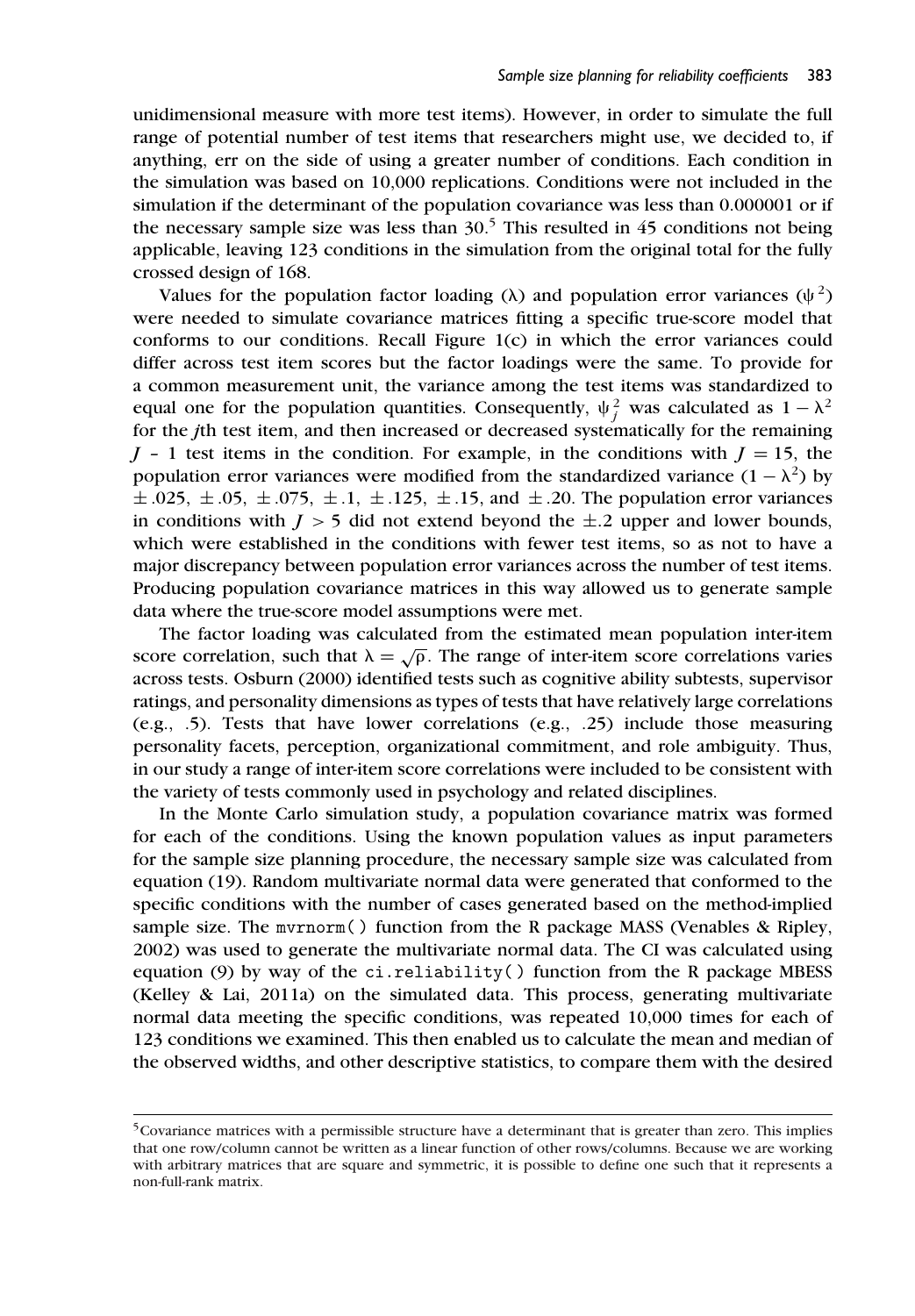width (*W*) to evaluate if equation (19) appropriately and consistently yields accurate estimates of the necessary sample size to achieve the desired width.

The results of the simulation indicate that the sample size formula worked very well. Table 1 gives the necessary sample size, mean, and median observed CI width from each condition of the analytic process verifying equation (19). The percentage of error in each condition was calculated to demonstrate the effectiveness of the procedure. The percentage of error is the difference between the observed mean  $w$  for each condition and *W*, divided by *W* and then multiplied by 100. Across all conditions, the mean percentage of error was 1.00%, the median was 0.55%, and the standard deviation of the percentage of error was 1.12%. The condition with  $W = .1$ ,  $\rho = .5$ ,  $J = 9$ , and  $N_{\text{nec}} = 34$ performed the worst (as calculated by the condition with the largest percentage of error), with a percentage of error of 4.61%. This comes from the difference between the desired width ( $W = .1$ ) and the mean of the observed widths ( $w = .1046$ ) of .0046. The relative lack of success of the method in this condition is due to the small sample size resulting from the procedure.

*5.1.3*. *Incorporating an assurance parameter through an a priori Monte Carlo simulation procedure* To provide a desired degree of assurance that the observed CI for the population coefficient alpha will be no wider than desired, a modified sample size planning procedure is developed here using an *a priori* Monte Carlo simulation.6 An *a priori* Monte Carlo study uses the simulation-based approach of a traditional Monte Carlo simulation, as in the previous section, but can be used to assess the effects of sample size on properties of statistical outcomes. That is, it generates conditions believed to be true and evaluates various statistical properties in those conditions, which differs from using analytic methods on those same supposed conditions.

As Maxwell *et al*. (2008, p. 553) stated as a general rule, 'sample size can be planned for any research goal, on any statistical technique, in any situation with an a priori Monte Carlo simulation study' (see Muthén & Muthén, 2002, for an application of this method in the context of structural equation models). The basic steps in this process include: (a) generating random data with the appropriate assumptions satisfied at a particular sample size; (b) performing a statistical technique of interest (CIs for reliability coefficients under the true-score equivalence assumptions in this case); (c) repeating it a large number of times (e.g., 10,000); (d) evaluating whether the outcome of interest has been satisfied to determine if a particular value of sample size is appropriate; and (e) systematically adjusting the sample size of the randomly generated data. Steps (a)–(e) are repeated until the specified goal has been reached (Maxwell *et al*., 2008). The idea is to perform a simulation study to discern empirical properties of the statistic of interest under the specified conditions.

Using a simulation study in this way allows us to develop a method to incorporate a desired degree of assurance  $(\gamma)$ , as no formal analytic method is known to exist or reasonably developed. Using this method, the CI obtained will be no wider than *W*with no less than  $\gamma$ 100% assurance. This assurance parameter provides a probabilistic component to the sample size planning procedure that satisfies the following inequality:  $p(w \leq W) \geq \gamma$ . For example, a researcher may want to have 85% assurance that the obtained 95% CI for

<sup>&</sup>lt;sup>6</sup>An analytic based approach was tested, but it was not effective across the spectrum of possible conditions. Thus, a computer-intensive simulation approach was used.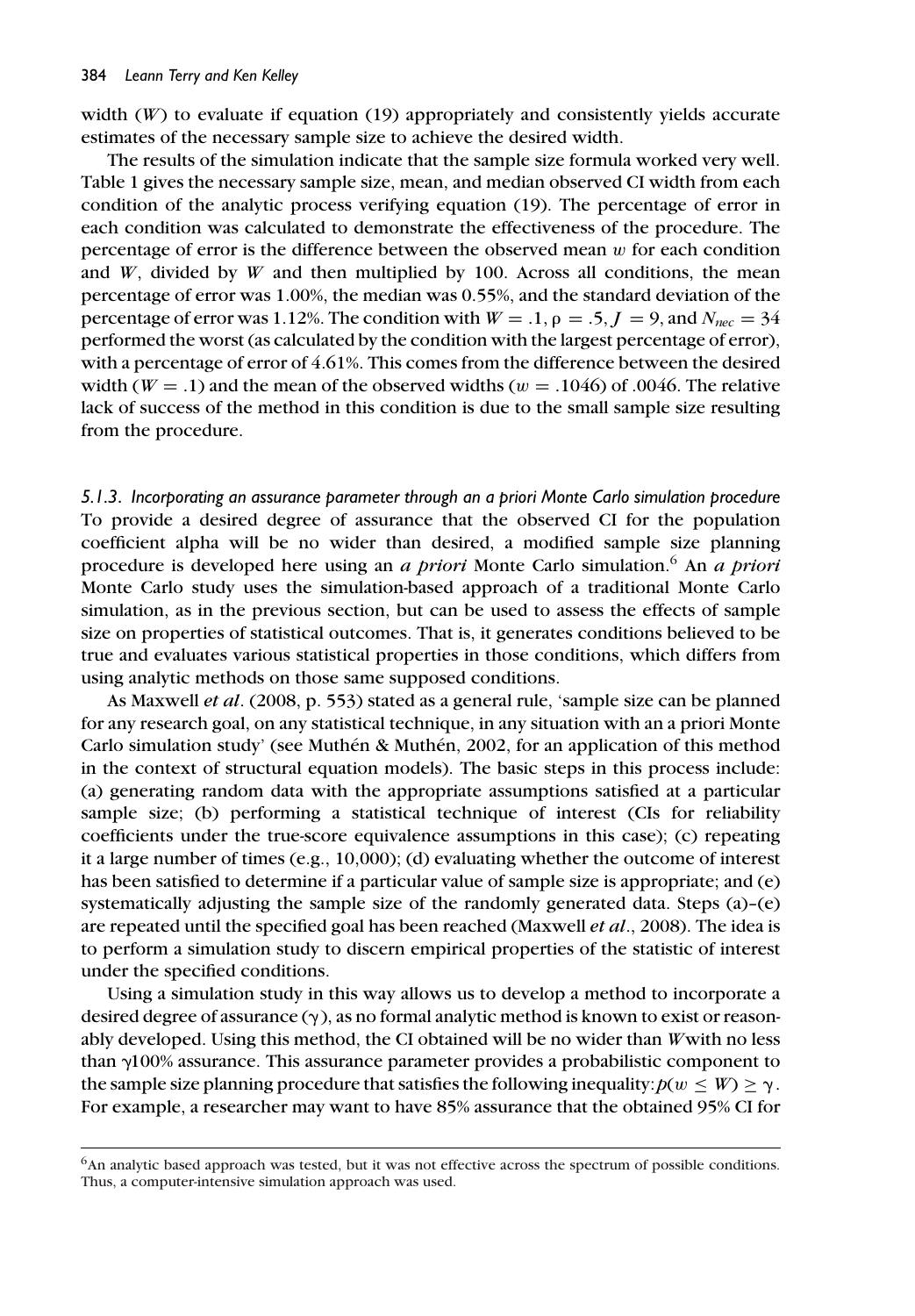|     |                                |        |        |        | J          |                   |        |        |
|-----|--------------------------------|--------|--------|--------|------------|-------------------|--------|--------|
| ρ   |                                | 3      | 5      | 7      | 9          | 11                | 13     | 15     |
|     |                                |        |        |        | $W = 0.05$ |                   |        |        |
| 0.1 | Mean                           | 0.0500 | 0.0500 | 0.0500 | 0.0500     | 0.0501            | 0.0500 | 0.0500 |
|     | Median                         | 0.0500 | 0.0500 | 0.0500 | 0.0500     | 0.0500            | 0.0500 | 0.0500 |
|     | $N_{\rm Necessary}$            | 10275  | 6280   | 4491   | 3411       | 2705              | 2202   | 1828   |
| 0.2 | Mean                           | 0.0500 | 0.0500 | 0.0500 | 0.0500     | 0.0500            | 0.0500 | 0.0500 |
|     | Median                         | 0.0500 | 0.0500 | 0.0500 | 0.0501     | 0.0500            | 0.0501 | 0.0501 |
|     | $N_{\text{Necessary}}$         | 5913   | 2977   | 1864   | 1282       | 945               | 725    | 574    |
| 0.3 | Mean                           | 0.0500 | 0.0501 | 0.0501 | 0.0501     | 0.0501            | 0.0502 | 0.0503 |
|     | Median                         | 0.0500 | 0.0500 | 0.0500 | 0.0500     | 0.0500            | 0.0499 | 0.0500 |
|     | $N_{\text{Necessary}}$         | 3436   | 1514   | 876    | 571        | 405               | 303    | 234    |
| 0.4 | Mean                           | 0.0500 | 0.0501 | 0.0502 | 0.0502     | 0.0504            | 0.0503 | 0.0505 |
|     | Median                         | 0.0500 | 0.0500 | 0.0500 | 0.0499     | 0.0500            | 0.0499 | 0.0499 |
|     | $N_{\text{Necessary}}$         | 1976   | 790    | 434    | 273        | 190               | 140    | 107    |
| 0.5 | Mean                           | 0.0501 | 0.0501 | 0.0504 | 0.0505     | 0.0504            | 0.0510 | 0.0513 |
|     | Median                         | 0.0500 | 0.0499 | 0.0500 | 0.0500     | 0.0496            | 0.0499 | 0.0498 |
|     | $N_{\text{Necessary}}$         | 1100   | 409    | 217    | 133        | 92                | 67     | 51     |
| 0.6 | Mean                           | 0.0501 | 0.0503 | 0.0503 | 0.0510     | 0.0515            | 0.0518 |        |
|     | Median                         | 0.0500 | 0.0499 | 0.0496 | 0.0499     | 0.0498            | 0.0494 |        |
|     | $N_{\rm Necessary}$            | 575    | 202    | 105    | 63         | 43                | 32     |        |
|     |                                |        |        |        | $W = 0.10$ |                   |        |        |
| 0.1 | Mean                           | 0.1001 | 0.1000 | 0.1001 | 0.1002     | 0.1002            | 0.1003 | 0.1003 |
|     | Median                         | 0.1000 | 0.0999 | 0.1000 | 0.1000     | 0.0999            | 0.1000 | 0.1000 |
|     |                                | 2570   | 1571   | 1124   | 854        | 677               | 552    | 458    |
|     | $N_{\text{Necessary}}$<br>Mean | 0.1001 | 0.1003 | 0.1003 | 0.1004     | 0.1005            | 0.1006 | 0.1006 |
|     | Median                         | 0.1000 | 0.1002 | 0.1000 | 0.1000     | 0.0999            | 0.0998 | 0.0996 |
| 0.2 |                                | 1479   | 745    | 467    | 322        | 237               | 182    | 145    |
|     | $N_{\text{Necessary}}$         |        |        |        |            |                   |        |        |
| 0.3 | Mean                           | 0.1002 | 0.1004 | 0.1006 | 0.1010     | 0.1017            | 0.1018 | 0.1023 |
|     | Median                         | 0.1000 | 0.0999 | 0.0999 | 0.0999     | 0.1002            | 0.0997 | 0.0998 |
|     | $N_{\text{Necessary}}$         | 860    | 380    | 220    | 144        | 102               | 77     | 60     |
| 0.4 | Mean                           | 0.1002 | 0.1004 | 0.1011 | 0.1020     | 0.1025            | 0.1041 |        |
|     | Median                         | 0.0998 | 0.0996 | 0.0999 | 0.0998     | 0.0997            | 0.1001 |        |
|     | $N_{\text{Necessary}}$         | 495    | 199    | 110    | 69         | 49                | 36     |        |
| 0.5 | Mean                           | 0.1004 | 0.1010 | 0.1024 | 0.1046     | $\qquad \qquad -$ |        |        |
|     | Median                         | 0.0998 | 0.0998 | 0.0996 | 0.1001     |                   |        |        |
|     | $N_{\text{Necessary}}$         | 276    | 103    | 55     | 34         |                   |        |        |
| 0.6 | Mean                           | 0.1005 | 0.1020 |        |            |                   |        |        |
|     | Median                         | 0.0993 | 0.0989 |        |            |                   |        |        |
|     | $N_{\rm Necessary}$            | 145    | 52     |        |            |                   |        |        |
|     |                                |        |        |        | $W = 0.15$ |                   |        |        |
| 0.1 | Mean                           | 0.1499 | 0.1504 | 0.1505 | 0.1505     | 0.1503            | 0.1506 | 0.1511 |
|     | Median                         | 0.1498 | 0.1501 | 0.1502 | 0.1499     | 0.1496            | 0.1498 | 0.1501 |
|     | $N_{\text{Necessary}}$         | 1143   | 699    | 500    | 380        | 302               | 246    | 204    |
| 0.2 | Mean                           | 0.1500 | 0.1504 | 0.1510 | 0.1515     | 0.1520            | 0.1521 | 0.1535 |
|     | Median                         | 0.1496 | 0.1496 | 0.1499 | 0.1496     | 0.1500            | 0.1493 | 0.1500 |
|     | $N_{\text{Necessary}}$         | 658    | 332    | 208    | 144        | 106               | 82     | 65     |

**Table 1.** Sample sizes necessary for a specified width for 95% CIs for coefficient alpha in the true-score model simulation with mean and median observed CI widths

*(continued)*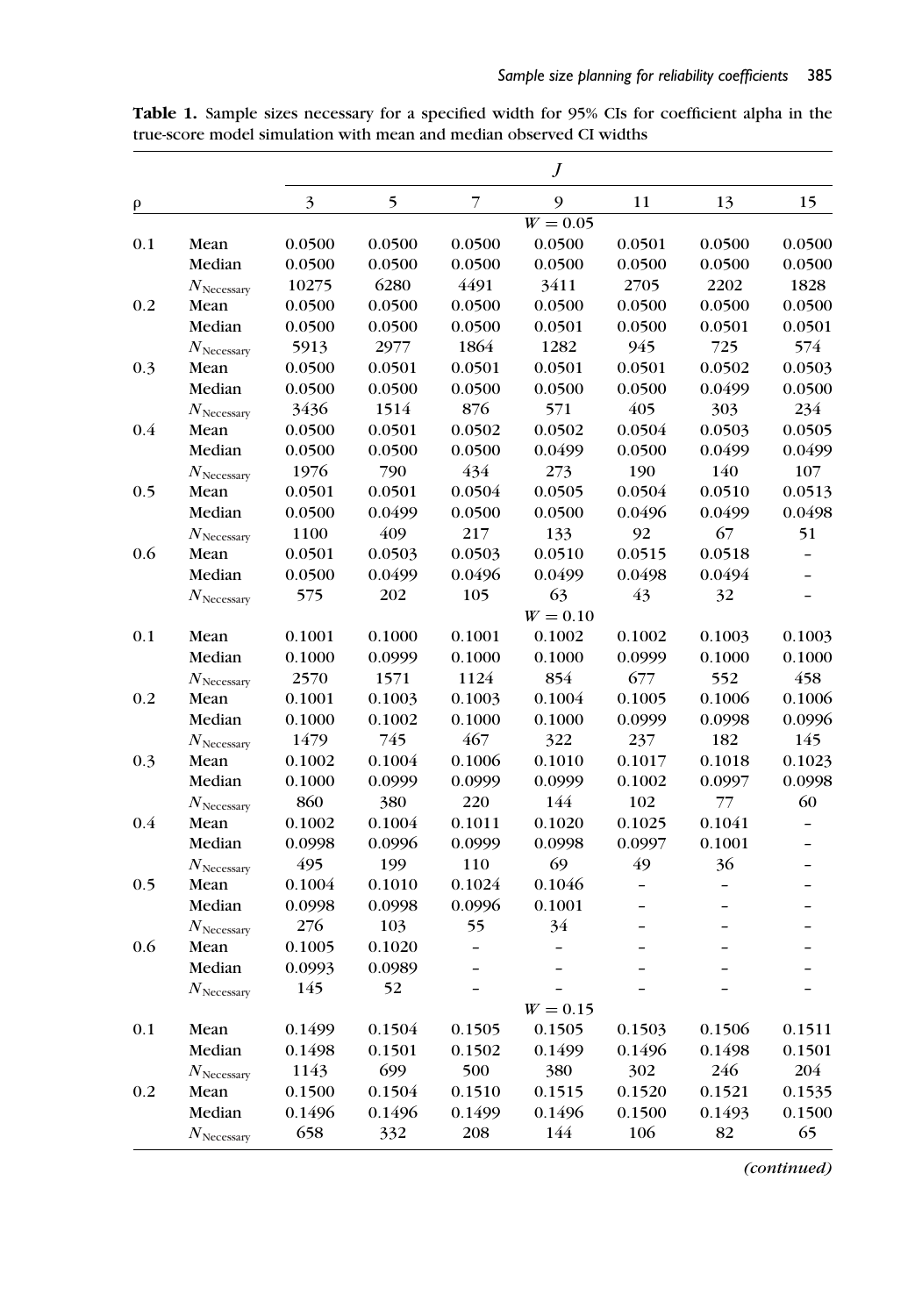|        |                        |        |        |        | $\overline{J}$ |        |        |        |
|--------|------------------------|--------|--------|--------|----------------|--------|--------|--------|
| $\rho$ |                        | 3      | 5      | 7      | 9              | 11     | 13     | 15     |
|        |                        |        |        |        | $W = 0.15$     |        |        |        |
| 0.3    | Mean                   | 0.1505 | 0.1508 | 0.1519 | 0.1528         | 0.1550 | 0.1562 |        |
|        | Median                 | 0.1499 | 0.1492 | 0.1500 | 0.1494         | 0.1500 | 0.1497 |        |
|        | $N_{\text{Necessary}}$ | 383    | 170    | 99     | 65             | 46     | 35     |        |
| 0.4    | Mean                   | 0.1506 | 0.1520 | 0.1534 | 0.1554         |        |        |        |
|        | Median                 | 0.1494 | 0.1494 | 0.1492 | 0.1481         |        |        |        |
|        | $N_{\rm Necessary}$    | 221    | 89     | 50     | 32             |        |        |        |
| 0.5    | Mean                   | 0.1509 | 0.1531 |        |                |        |        |        |
|        | Median                 | 0.1490 | 0.1481 |        |                |        |        |        |
|        | $N_{\rm Necessary}$    | 124    | 47     |        |                |        |        |        |
| 0.6    | Mean                   | 0.1530 |        |        |                |        |        |        |
|        | Median                 | 0.1488 |        |        |                |        |        |        |
|        | $N_{\text{Necessary}}$ | 65     |        |        |                |        |        |        |
|        |                        |        |        |        | $W = 0.20$     |        |        |        |
| 0.1    | Mean                   | 0.2004 | 0.2007 | 0.2011 | 0.2008         | 0.2014 | 0.2019 | 0.2012 |
|        | Median                 | 0.1997 | 0.2002 | 0.2001 | 0.1996         | 0.1998 | 0.2002 | 0.1989 |
|        | $N_{\text{Necessary}}$ | 644    | 394    | 282    | 215            | 170    | 139    | 116    |
| 0.2    | Mean                   | 0.2006 | 0.2017 | 0.2025 | 0.2021         | 0.2047 | 0.2043 | 0.2083 |
|        | Median                 | 0.1997 | 0.2001 | 0.2001 | 0.1986         | 0.1994 | 0.1980 | 0.2002 |
|        | $N_{\text{Necessary}}$ | 371    | 187    | 118    | 82             | 60     | 47     | 37     |
| 0.3    | Mean                   | 0.2014 | 0.2027 | 0.2056 | 0.2090         |        |        |        |
|        | Median                 | 0.1999 | 0.1988 | 0.2001 | 0.2008         |        |        |        |
|        | $N_{\text{Necessary}}$ | 216    | 96     | 56     | 37             |        |        |        |
| 0.4    | Mean                   | 0.2011 | 0.2048 |        |                |        |        |        |
|        | Median                 | 0.1984 | 0.1989 |        |                |        |        |        |
|        | $N_{\text{Necessary}}$ | 125    | 51     |        |                |        |        |        |
| 0.5    | Mean                   | 0.2038 |        |        |                |        |        |        |
|        | Median                 | 0.1990 |        |        |                |        |        |        |
|        | $N_{\text{Necessary}}$ | 70     |        |        |                |        |        |        |
| 0.6    | Mean                   | 0.2058 |        |        |                |        |        |        |
|        | Median                 | 0.1960 |        |        |                |        |        |        |
|        | $N_{\text{Necessary}}$ | 37     |        |        |                |        |        |        |

*Note. J* is the number of items on the test,  $\rho$  is the estimated inter-item correlation, *W* is the desired CI width, the means and medians refer to the observed CI widths from the 10,000 simulations in each condition,  $N_{\text{Necessary}}$  is the necessary sample size calculated from equation (19), and – indicates the conditions did not meet the necessary criteria. Multiple error variances were simulated to obtain these results – see the text for how the variances were calculated.

the population coefficient alpha will be no wider than .10. Thus,  $\gamma$  is .85, and *W* is .10. The idea is that the observed CI width will be wider than .10 no more than 15% of the time.

The same 123 conditions that were used in the study evaluating the expected width were used in the simulation to plan sample size for coefficient alpha in the true-score model, providing assurance that the CI will be no wider than desired a certain percentage of the time. For an example of this procedure, if the parameters entered in one condition are  $(W = .15, \rho = .16, J = 5, \gamma = .85)$  with population error variances of .20, .25, .30,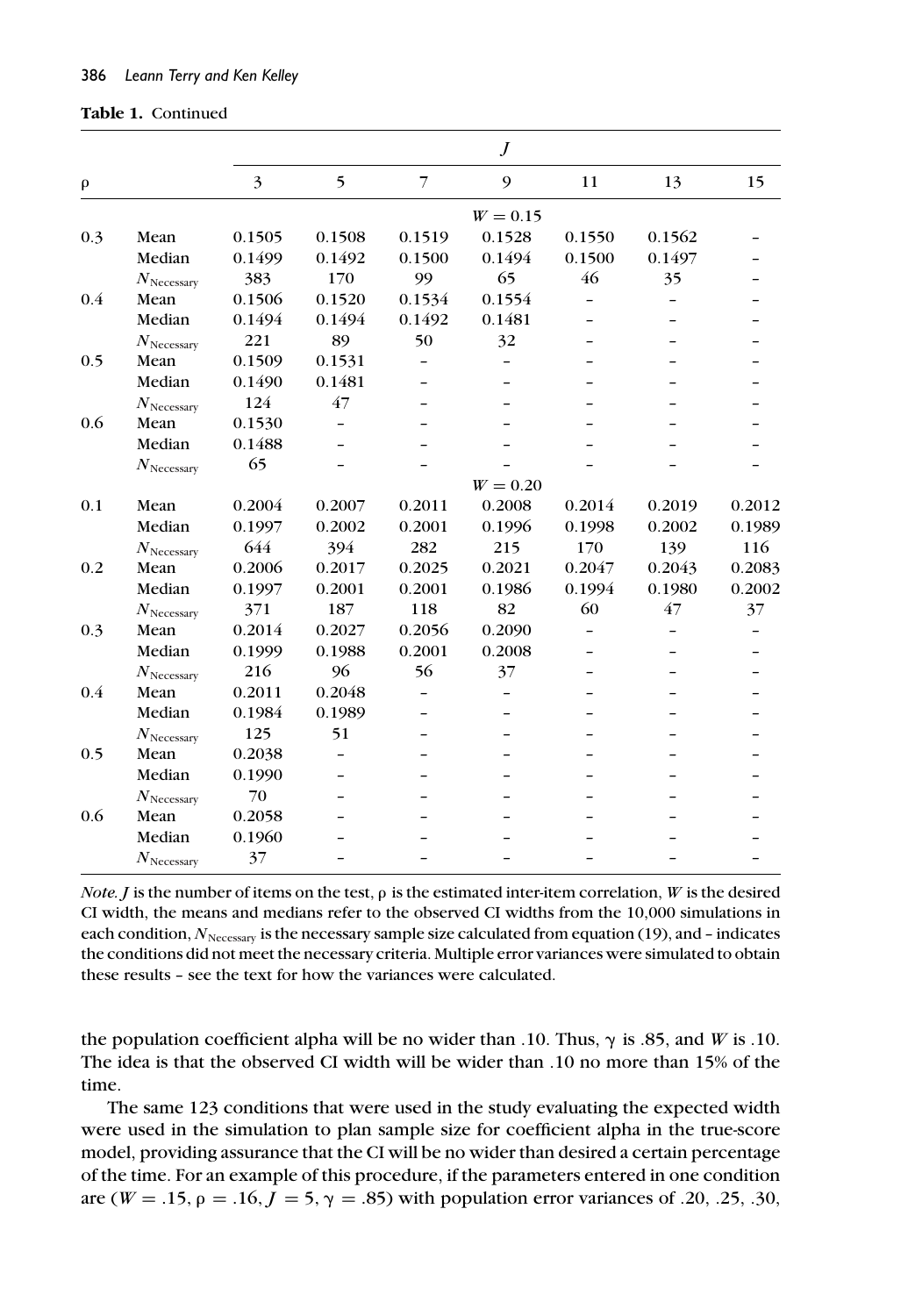.35, and .40, then equation (19) is used to provide an initial sample size estimate and results in an *N*nec of 123. Then multivariate normal data for this condition is generated 10,000 times based on these parameters entered (from the population data and the initial sample size of 123). Suppose that, out of 10,000 replications, in 4,890 of the replications the CI was no wider than .15. As seen, 48.9% of the time the CI was appropriately narrow, which we define as the empirical assurance. However, because the desired degree of assurance was .85 the sample size of 123 did not lead to enough of the CIs being appropriately narrow (as only 48.9% were appropriately narrow), and the process is repeated by increasing the sample size by  $1<sup>7</sup>$  Then, 10,000 more replications are evaluated at the increased sample size. This iterative process continues until the modified sample size,  $N_{\text{mod}}$  is found where the observed CI width is no wider than desired  $\gamma$  100% of the time. In this example,  $N_{\text{mod}}$  was computed as 162, which leads to an empirical assurance of .863. A sample size of 161 was too small, as it led to an empirical assurance of .8454, and thus the process was repeated after increasing the sample size by 1 so that the smallest sample size that satisfied the assurance parameter was satisfied. $8$ 

In this context, the *a priori* Monte Carlo simulation study actually determines the modified sample size; whereas the previously discussed Monte Carlo simulation study, which was not *a priori*, conveyed how effective our formula-based method was. To within sample error, which is minimized in our study due to the 10,000 replications used, the sample size determined from the *a priori* Monte Carlo procedure provides the modified sample size.

Table 2 presents the modified sample size  $(N_{\text{mod}})$  from the *a priori* Monte Carlo procedure for each condition in the true-score equivalence model that incorporates a desired degree of assurance of 85%. An examination of the empirical values demonstrates that this method also worked very well. All of the empirical values were .85 or greater. An examination of the empirical assurance values across all the conditions, with mean .857, median .856, and standard deviation .006, reveals that the simulation provides an excellent method to plan sample size for true score models that incorporate a specific assurance parameter.

With the assumptions of the true-score model and sample size planning for coefficient alpha, in many cases, a relatively small increase from the necessary sample size provides an 85% assurance that the observed CI will be no wider than desired. For instance, in the true-score model condition where  $W = .1$ ,  $\rho = .4$ , with  $J = 7$ , the necessary sample size is 110. To have 85% assurance the observed CI width will be no wider than .1, the modified sample size is 144.

<sup>&</sup>lt;sup>7</sup>A sandwich-type algorithm could be used, where low and high values are used and the distance is halved until the appropriate sample size is found. However, we found this improved algorithm was unnecessary, given the speed of modern computing facilities. Although a 'plus 1' approach may not be optimal from a computer science perspective of algorithm development, that is not the emphasis of the current method. Our current method may take slightly longer, but ultimately arrives at the same solution. The correctness of the solution, of course, is what is of importance here.

<sup>&</sup>lt;sup>8</sup>Setting  $\gamma$  to .85 in our study allows us to examine whether the procedure returns a sample size that is consistently too small (e.g., 60% of the CIs were appropriately narrow) or too large (e.g., 99% of the CIs were appropriately narrow). If  $\gamma$  is .99 then we would not be able to know if the procedure returns the optimal sample size, or one that overestimates it by a large amount, as both situations could have 99% or more of the CIs be appropriately narrow. We want the empirical assurance to be just slightly larger than specified so that the conditions are met.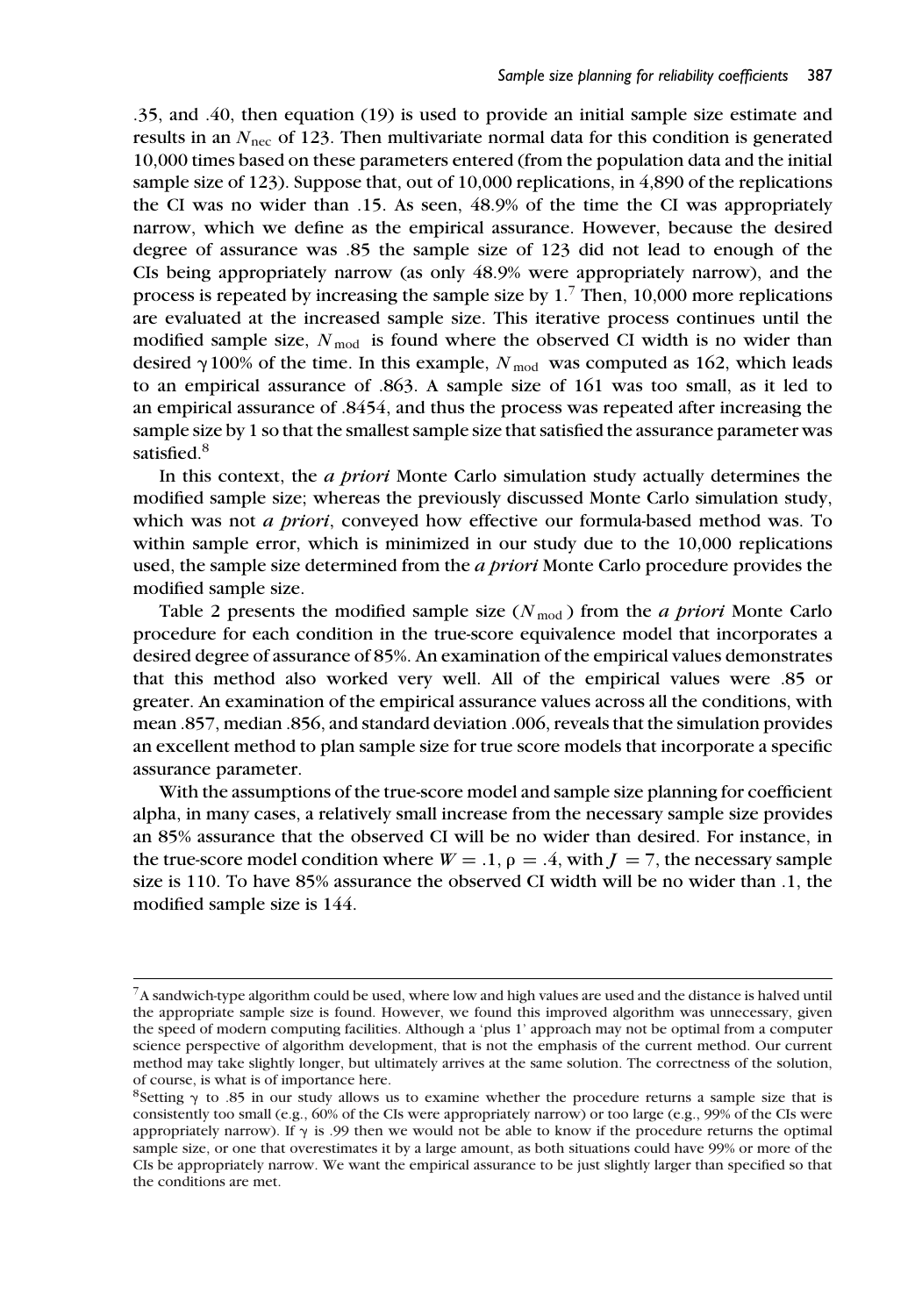|         |                       |                         |       |       | $\overline{J}$ |                          |                   |                          |  |
|---------|-----------------------|-------------------------|-------|-------|----------------|--------------------------|-------------------|--------------------------|--|
| ρ       |                       | $\overline{\mathbf{3}}$ | 5     | 7     | 9              | 11                       | 13                | 15                       |  |
|         |                       |                         |       |       | $W = 0.05$     |                          |                   |                          |  |
| 0.1     | Population $\alpha_c$ | 0.250                   | 0.357 | 0.438 | 0.500          | 0.550                    | 0.591             | 0.625                    |  |
|         | $N_{\rm Modified}$    | 10620                   | 6532  | 4692  | 3582           | 2864                     | 2343              | 1951                     |  |
|         | $\gamma_E$            | 0.862                   | 0.854 | 0.85  | 0.851          | 0.86                     | 0.86              | 0.858                    |  |
| 0.2     | Population $\alpha_c$ | 0.429                   | 0.556 | 0.636 | 0.692          | 0.733                    | 0.765             | 0.789                    |  |
|         | $N_{\rm Modified}$    | 6174                    | 3144  | 1990  | 1391           | 1041                     | 801               | 647                      |  |
|         | $\gamma_E$            | 0.854                   | 0.85  | 0.85  | 0.857          | 0.876                    | 0.858             | 0.856                    |  |
| 0.3     | Population $\alpha_c$ | 0.563                   | 0.682 | 0.750 | 0.794          | 0.825                    | 0.848             | 0.865                    |  |
|         | $N_{\text{Modified}}$ | 3635                    | 1632  | 968   | 644            | 467                      | 356               | 281                      |  |
|         | $\gamma_E$            | 0.853                   | 0.864 | 0.852 | 0.852          | 0.864                    | 0.853             | 0.865                    |  |
| $0.4\,$ | Population $\alpha_c$ | 0.667                   | 0.769 | 0.824 | 0.857          | 0.880                    | 0.897             | 0.909                    |  |
|         | $N_{\rm Modified}$    | 2131                    | 874   | 500   | 325            | 231                      | 176               | 139                      |  |
|         | $\gamma_E$            | 0.851                   | 0.852 | 0.851 | 0.859          | 0.85                     | 0.864             | 0.862                    |  |
| 0.5     | Population $\alpha_c$ | 0.750                   | 0.833 | 0.875 | 0.900          | 0.917                    | 0.929             | 0.938                    |  |
|         | $N_{\text{Modified}}$ | 1211                    | 474   | 264   | 168            | 121                      | 91                | 73                       |  |
|         | $\gamma_E$            | 0.859                   | 0.851 | 0.85  | 0.852          | 0.85                     | 0.856             | 0.857                    |  |
| 0.6     | Population $\alpha_c$ | 0.818                   | 0.882 | 0.913 | 0.931          | 0.943                    | 0.951             | $\overline{\phantom{0}}$ |  |
|         | $N_{\text{Modified}}$ | 1211                    | 474   | 264   | 168            | 121                      | 91                |                          |  |
|         | $\gamma_E$            | 0.859                   | 0.851 | 0.85  | 0.852          | 0.85                     | 0.856             | $\qquad \qquad -$        |  |
|         |                       |                         |       |       | $W = 0.10$     |                          |                   |                          |  |
| 0.1     | $N_{\rm Modified}$    | 2739                    | 1694  | 1227  | 942            | 755                      | 623               | 520                      |  |
|         | $\gamma_E$            | 0.851                   | 0.856 | 0.863 | 0.856          | 0.852                    | 0.851             | 0.852                    |  |
| 0.2     | $N_{\rm Modified}$    | 1606                    | 833   | 534   | 378            | 286                      | 225               | 182                      |  |
|         | $\gamma_E$            | 0.85                    | 0.855 | 0.859 | 0.863          | 0.852                    | 0.867             | 0.85                     |  |
| 0.3     | $N_{\rm Modified}$    | 964                     | 441   | 268   | 179            | 134                      | 104               | 85                       |  |
|         | $\gamma_E$            | 0.85                    | 0.853 | 0.853 | 0.864          | 0.85                     | 0.85              | 0.852                    |  |
| 0.4     | $N_{\text{Modified}}$ | 570                     | 247   | 143   | 98             | 70                       | 55                |                          |  |
|         | $\gamma_E$            | 0.851                   | 0.855 | 0.863 | 0.86           | 0.855                    | 0.854             |                          |  |
| 0.5     | $N_{\rm Modified}$    | 337                     | 139   | 78    | 55             | $\overline{\phantom{0}}$ | $\qquad \qquad -$ |                          |  |
|         | $\gamma_E$            | 0.853                   | 0.865 | 0.851 | 0.878          | $\overline{\phantom{0}}$ |                   |                          |  |
| 0.6     | $N_{\text{Modified}}$ | 186                     | 76    | -     |                | $\overline{\phantom{0}}$ |                   |                          |  |
|         | $\gamma_E$            | 0.856                   | 0.86  |       |                |                          |                   | $\overline{\phantom{0}}$ |  |
|         |                       | $W = 0.15$              |       |       |                |                          |                   |                          |  |
| 0.1     | $N_{\rm Modified}$    | 1254                    | 784   | 570   | 443            | 351                      | 296               | 249                      |  |
|         | $\gamma_E$            | 0.851                   | 0.85  | 0.85  | 0.863          | 0.853                    | 0.86              | 0.857                    |  |
| 0.2     | $N_{\rm Modified}$    | 749                     | 390   | 252   | 181            | 137                      | 110               | 91                       |  |
|         | $\gamma_E$            | 0.85                    | 0.853 | 0.857 | 0.859          | 0.864                    | 0.856             | 0.858                    |  |
| 0.3     | $N_{\rm Modified}$    | 452                     | 213   | 131   | 91             | 67                       | 54                |                          |  |
|         | $\gamma_E$            | 0.864                   | 0.853 | 0.86  | 0.86           | 0.851                    | 0.855             |                          |  |
| $0.4\,$ | $N_{\rm Modified}$    | 274                     | 122   | 71    | 50             |                          |                   |                          |  |
|         | $\gamma_E$            | 0.851                   | 0.855 | 0.854 | 0.853          |                          |                   |                          |  |
| 0.5     | $N_{\rm Modified}$    | 163                     | 69    |       |                |                          |                   |                          |  |
|         | $\gamma_E$            | 0.856                   | 0.858 |       |                |                          |                   |                          |  |
| 0.6     | $N_{\text{Modified}}$ | 94                      |       |       |                |                          |                   |                          |  |
|         | $\gamma_E$            | 0.856                   |       |       |                |                          |                   |                          |  |
|         |                       |                         |       |       |                |                          |                   |                          |  |

**Table 2.** Sample sizes necessary for a specified width for 95% CIs for coefficient alpha in the true-score model *a priori* Monte Carlo simulation with 85% desired assurance

*(continued)*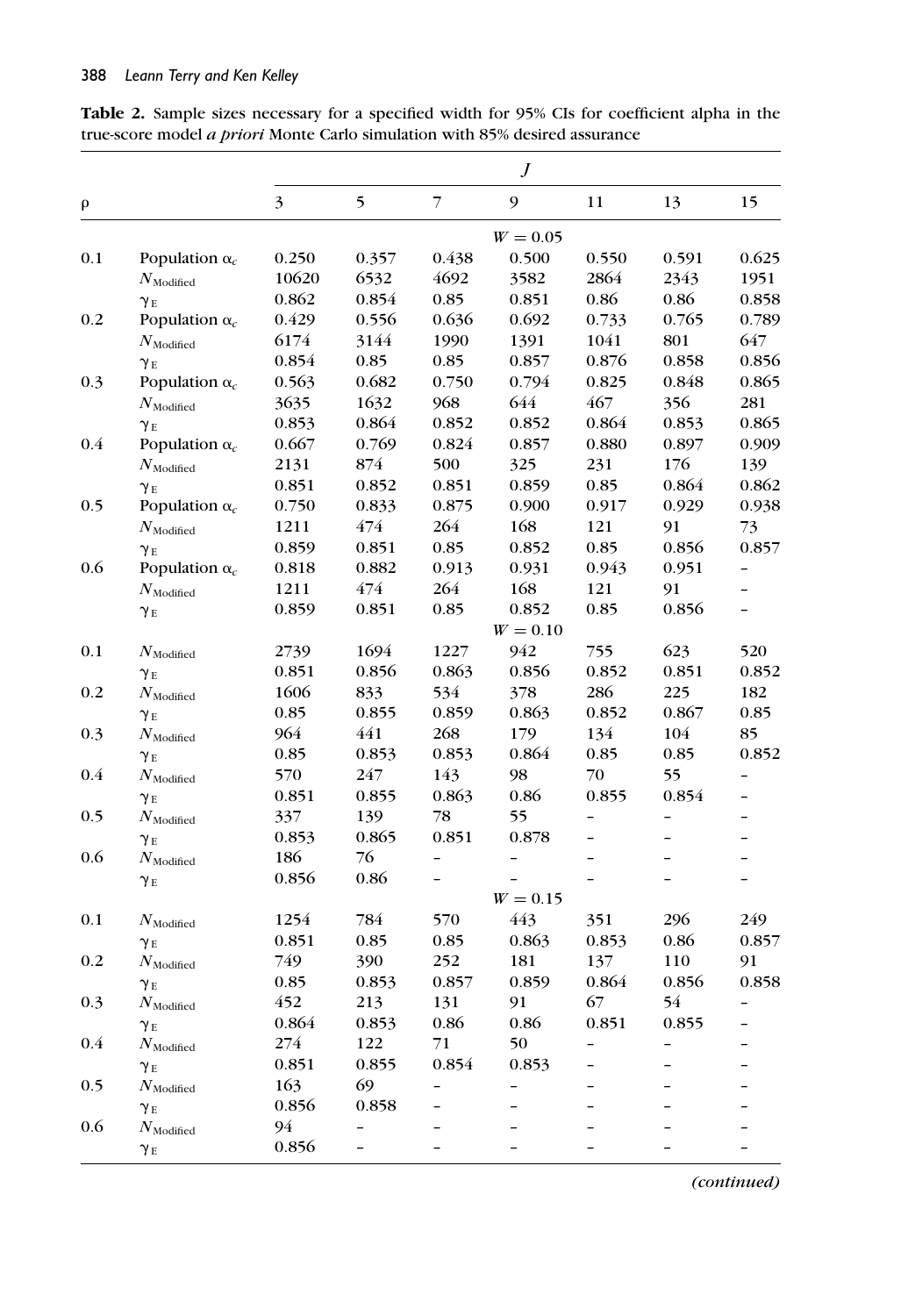|        |                       | J     |       |                   |            |       |       |       |  |  |  |
|--------|-----------------------|-------|-------|-------------------|------------|-------|-------|-------|--|--|--|
| $\rho$ |                       | 3     | 5     | 7                 | 9          | 11    | 13    | 15    |  |  |  |
|        |                       |       |       |                   | $W = 0.20$ |       |       |       |  |  |  |
| 0.1    | $N_{\text{Modified}}$ | 732   | 457   | 336               | 261        | 210   | 175   | 148   |  |  |  |
|        | $\gamma_E$            | 0.858 | 0.862 | 0.864             | 0.85       | 0.851 | 0.862 | 0.861 |  |  |  |
| 0.2    | $N_{\rm Modified}$    | 437   | 230   | 154               | 110        | 85    | 70    | 56    |  |  |  |
|        | $\gamma_E$            | 0.862 | 0.851 | 0.862             | 0.866      | 0.855 | 0.87  | 0.86  |  |  |  |
| 0.3    | $N_{\rm Modified}$    | 267   | 130   | 81                | 58         |       |       |       |  |  |  |
|        | $\gamma_E$            | 0.852 | 0.863 | 0.86              | 0.855      |       |       |       |  |  |  |
| 0.4    | $N_{\rm Modified}$    | 166   | 74    | $\qquad \qquad -$ |            |       |       |       |  |  |  |
|        | $\gamma_E$            | 0.873 | 0.863 |                   |            |       |       |       |  |  |  |
| 0.5    | $N_{\text{Modified}}$ | 101   |       |                   |            |       |       |       |  |  |  |
|        | $\gamma_E$            | 0.86  |       |                   |            |       |       |       |  |  |  |
| 0.6    | $N_{\rm Modified}$    | 59    |       |                   |            |       |       |       |  |  |  |
|        | $\gamma_E$            | 0.858 |       |                   |            |       |       |       |  |  |  |

### **Table 2.** Continued

*Note. J* is the number of items on the test,  $\rho$  is the estimated inter-item correlation, *W* is the desired CI width, *Population* $\alpha_c$  is the population coefficient alpha,  $N_{\text{Modified}}$  is the modified sample size using an 85% assurance parameter in an *a priori* Monte Carlo simulation,  $\gamma_E$  is the empirical assurance or the percentage of CIs which were no wider than desired with a specified assurance level set at .85, and – indicates the conditions did not meet the necessary criteria. Across all conditions the desired degree of assurance was .85. Multiple error variances were simulated to obtain these results; see the text for how the variances were calculated. Note that the population alpha coefficients do not vary across the multiple CI widths, thus they are only reported for the first *W*.

The MBESS package for the R program contains a function that automates this computationally intense procedure and is easy for researchers to use. An example will be given later, which demonstrates this procedure in the R software program.

## *5.2***.** *Congeneric model*

## *5.2.1*. *Expected width*

The techniques in the true-score model were not appropriate for use with the congeneric model with coefficient omega. Unlike the true-score model, sample size planning for the congeneric model and coefficient omega cannot be calculated with a closedform solution due to the iterative maximum likelihood estimation procedure used to obtain the necessary estimates (e.g., Kelley & Change, in press). More specifically, iteration is required because the variance of  $\hat{v}$ ,  $\hat{v}$ , and the covariance of the two must be estimated using the Fisher information matrix from a maximum likelihood context. Because the CI for the population coefficient omega requires an estimation of the standard error, a formula like equation (19) cannot be developed for the congeneric case. Thus, the necessary sample size cannot be solved in the coefficient omega case as it was for the expected width case for coefficient alpha. Another *a priori* Monte Carlo simulation provides a sample size at which the expected width of the CI for the population coefficient omega is appropriately narrow. Such *a priori* Monte Carlo simulation studies are useful when closed-form analytic expressions are unavailable.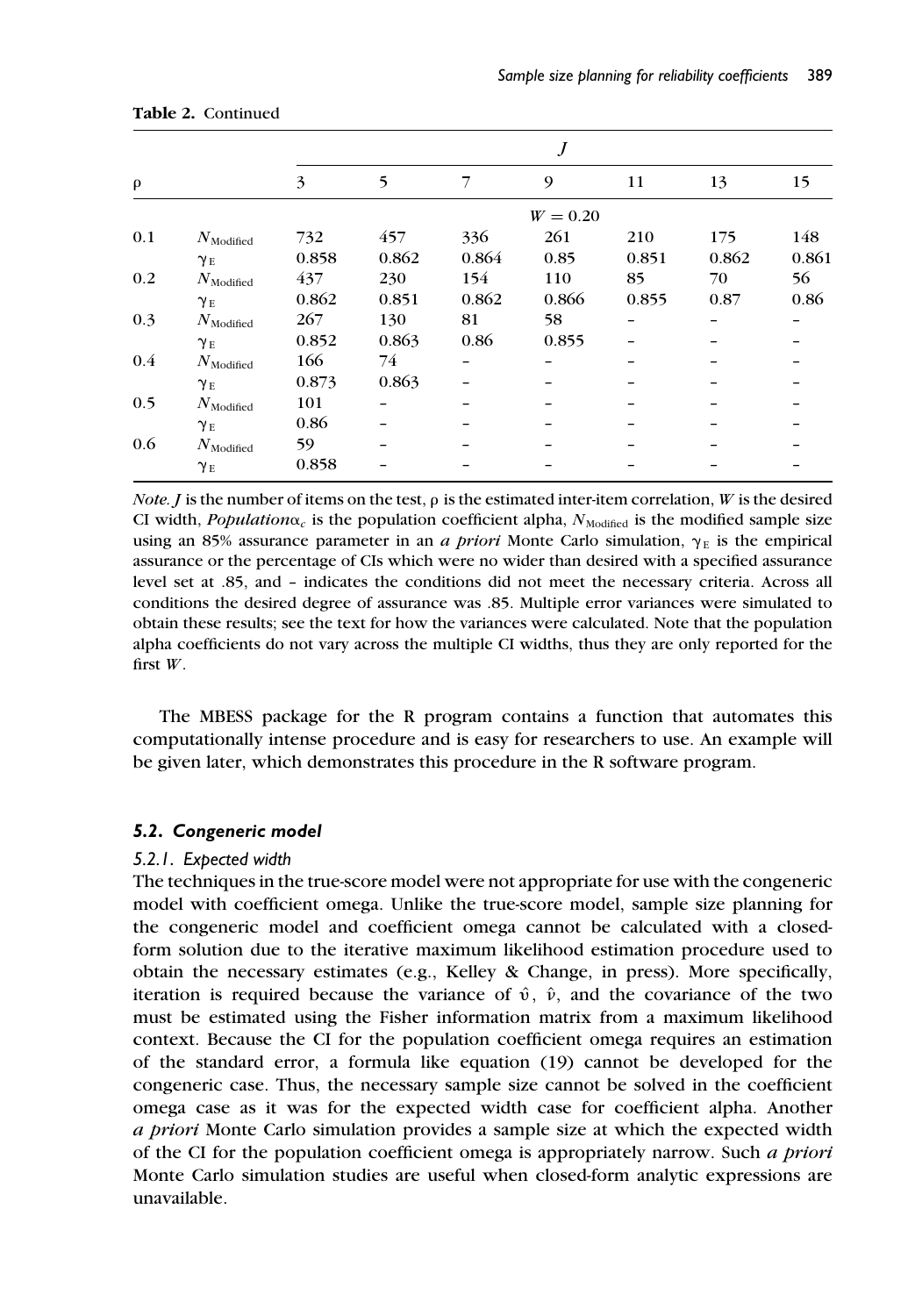The same conditions used in the true-score model Monte Carlo simulations were used again for this *a priori* simulation. However, the factor structure of a congeneric model, rather than a true-score equivalent model, needed to be simulated. Recall from Figure 1(d) that in the congeneric model the population error variances and the factor loadings can differ.<sup>9</sup> In each condition the error variance  $(\psi^2)$  was calculated the same as it was in the true-score simulation. For instance, in the conditions with  $J = 15$ , the population error variances were modified from the standardized variance,  $1 - \lambda^2$ , by  $\pm .025$ ,  $\pm .05$ ,  $\pm .075, \pm .1, \pm .125, \pm .15,$  and  $\pm .20$ . Additionally, the factor loadings needed to be calculated. As before, the first factor loading ( $\lambda$ ) was calculated as  $\sqrt{\rho}$ , however, the values of  $\rho$  were not constant. In the conditions with  $J = 3$ , the factor loadings were  $\sqrt{\rho}$  and  $\sqrt{\rho} \pm .1$ . The conditions with *J* = 5 included the same factor loadings as *J* = 3, and two additional ones,  $\sqrt{\rho} \pm .2$ . Each subsequent set of factor loadings included the previous ones, plus an additional two:  $\sqrt{\rho} \pm .05$  (for *J* = 7),  $\sqrt{\rho} \pm .15$  (for *J* = 9),  $\sqrt{\rho}$  ± .025 (for *J* = 11),  $\sqrt{\rho}$  ± .075 (for *J* = 13), and  $\sqrt{\rho}$  ± .125 (for *J* = 15). Thus, the factor loadings for the conditions with  $J = 15$  were:  $\sqrt{\rho} \pm .025$ ,  $\sqrt{\rho} \pm .05$ ,  $\sqrt{\rho} \pm .075$ ,  $\sqrt{\rho} \pm .1$ ,  $\sqrt{\rho} \pm .125$ ,  $\sqrt{\rho} \pm .15$  and  $\sqrt{\rho} \pm .2$ . The same conditions as in the previous simulations were used for  $\rho$  (.1 to .6, in steps of .1), *J* (3-15; increasing by 2), and *W* (.05, .1, .15, and .2). After eliminating the conditions where the determinant of the covariance matrix was less than 0.000001 or if the necessary sample size was less than 30, 123 conditions remained.

The population covariance matrix for the congeneric model was used in equation (19) as if true-score equivalence held so as to obtain a starting value for the sample size procedure. Use of equation (19) for a congeneric structure does not provide the correct sample size; however, it provides a useful starting point for the necessary sample size that ultimately will be found with the use of the *a priori* Monte Carlo simulation. The simulation for calculating the necessary sample size for the congeneric model uses the same steps as describe before in the *a priori* Monte Carlo simulation that provided true-score sample sizes with specified assurance. Randomly generated multivariate normal data are obtained, as discussed before, that are consistent with the congeneric model so that the properties of the procedures in the condition at the particular sample size can be obtained. The corresponding CI for the population coefficient omega is calculated from this data across the 10,000 replications at each condition. The *a priori* Monte Carlo simulation increments the sample size of the generated data until it finds the minimum necessary sample size such that the mean CI width (i.e., the expected width) is less than or equal to the desired width.

The necessary sample size for the expected width for coefficient omega is not reported in tables for brevity's sake, as in general it is ideal to incorporate a high degree of assurance that the CI will be sufficiently narrow.

#### *5.2.2*. *Incorporating an assurance parameter*

As was the case for the incorporation of the assurance parameter in the true-score model, an *a priori* Monte Carlo simulation provides a given degree of assurance that the observed

<sup>&</sup>lt;sup>9</sup>Should a distribution other than multivariate normal be presumed (e.g., positively skewed items, Likert-type items, or items with floor and/or ceiling effects), the *a priori* Monte Carlo simulation study we implemented could be reimplemented under the presumed item distributions.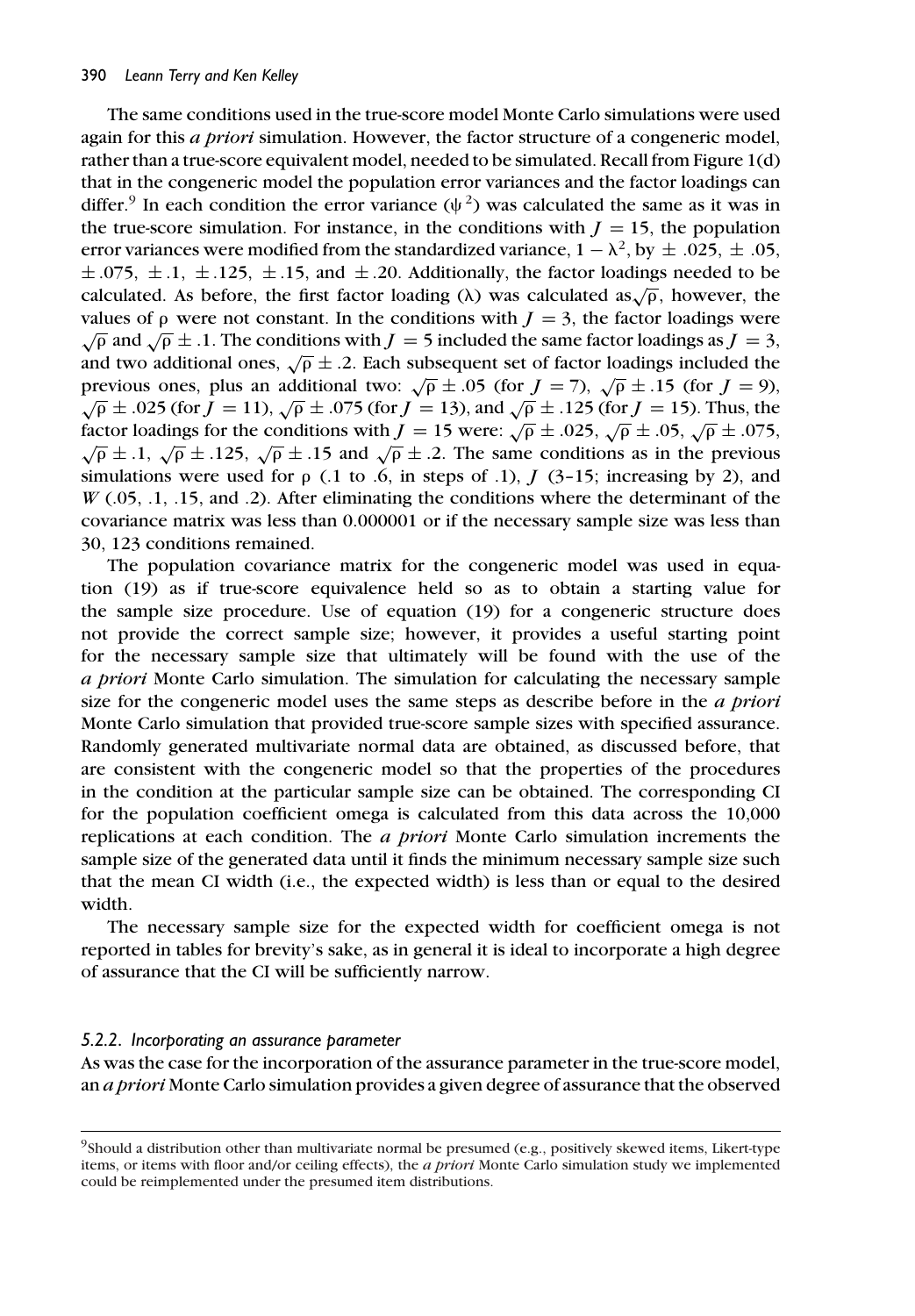CI for coefficient omega will be no wider than desired. This simulation procedure follows the same procedure as was used in the true-score model for incorporating the assurance parameter. However, the CIs were calculated using equation (17), and the standard error was calculated using equation (16). The population covariance matrices (with multiple factor loadings and multiple error variances) were specified as described above in Section 5.2.1. Across all conditions,  $\gamma$  was set to .85. However,  $\gamma$  can be set to any value without affecting the implementation of the *a priori* simulation procedure. Of course, the necessary sample size would be different if, for example,  $\gamma$  was set to .99, but the implementation is exactly the same.

Table 3 gives the modified sample size for each condition of the simulation that incorporates a desired degree of assurance for the congeneric model with coefficient omega. Table 3 also reports the empirical assurance that was observed across the 10,000 conditions at the modified sample size. Examination of the empirical assurance values across all the conditions shows that the procedure worked very well, having a mean of .855 (standard deviation .004) and a median of .854. The closeness of the mean and the median to the desired assurance parameter illustrates the successfulness of the method. None of the empirical assurance values were less than the desired .85 level of assurance, and the biggest discrepancy was when the empirical assurance parameter was .878. Thus, in the worst case across all conditions, the empirical assurance was only .028 too large. Although this appears to be a large discrepancy, any sample size smaller would have resulted in a less than desired assurance parameter. Thus, this result is the correct one that is the smallest to satisfy the goal of achieving an assurance no less than .85.

## **6. Applications of AIPE for reliability coefficients**

Sample size planning methods for appropriately narrow CIs for population reliability coefficients can be used by both test developers and test users. Test developers have a number of factors to consider when planning sample size for narrow CIs of population reliability coefficients. To decrease the width of the CI, developers can increase the number of test items or the correlations among the items on a test, in addition to increasing the sample size of the norming sample. However, one risk when increasing the number of test items is that the measure may no longer be unidimensional. Eventually, the correlations between the item scores chosen to be included are no longer increasing substantially upon modifications, and the test becomes too long to be 'user friendly'. Our methods allow the developer to also consider sample size to achieve an appropriately narrow CI. We recommend that these procedures be used in an iterative process which allows the test developer to control the width of the CI from a variety of perspectives; each refining the others in an ongoing process during test development, pilot testing, obtaining norms, etc. Depending on the resources and needs of the test developer, each method may be feasible and appropriate at different stages of the process. We encourage test developers to use the AIPE approach as one consideration for controlling the width of the CI on the population reliability coefficient in an effort to home in on the population value with a high degree of confidence.

Users of established tests do not have the opportunity of modifying the number of test items or increasing the correlations among the test items as a way to reduce the width of the CI. When considering sample size, test users need to consider both the need for accurate parameter estimates for a variety of point estimates, as well as how to achieve adequate statistical power. We advocate using both AIPE and power-analytic methods for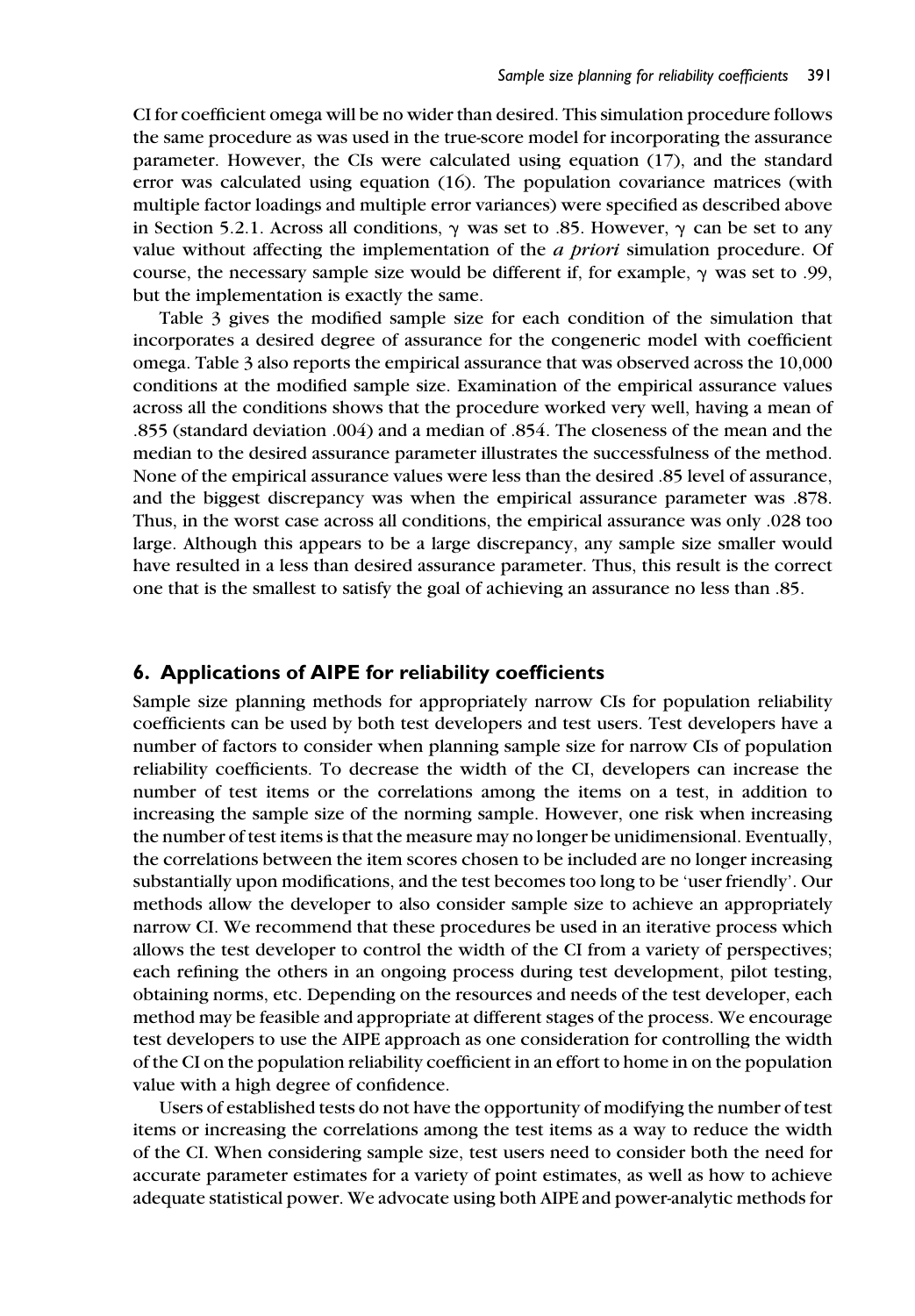|     |                       |        |       |                          | J          |       |       |       |
|-----|-----------------------|--------|-------|--------------------------|------------|-------|-------|-------|
| ρ   |                       | 3      | 5     | $\overline{7}$           | 9          | 11    | 13    | 15    |
|     |                       |        |       |                          | $W = 0.05$ |       |       |       |
| 0.1 | Population $\omega$   | 0.257  | 0.364 | 0.443                    | 0.506      | 0.555 | 0.595 | 0.629 |
|     | $N_{\rm Modified}$    | 10644  | 6375  | 4617                     | 3535       | 2827  | 2318  | 1932  |
|     | $\gamma_E$            | 0.851  | 0.852 | 0.854                    | 0.85       | 0.851 | 0.851 | 0.852 |
| 0.2 | Population $\omega$   | 0.437  | 0.562 | 0.641                    | 0.697      | 0.737 | 0.767 | 0.792 |
|     | $N_{\text{Modified}}$ | 6063   | 3098  | 1976                     | 1380       | 1032  | 803   | 642   |
|     | $\gamma_E$            | 0.854  | 0.856 | 0.851                    | 0.855      | 0.864 | 0.857 | 0.857 |
| 0.3 | Population ω          | 0.571  | 0.687 | 0.753                    | 0.797      | 0.827 | 0.850 | 0.867 |
|     | $N_{\rm Modified}$    | 3552   | 1619  | 965                      | 641        | 466   | 355   | 280   |
|     | $\gamma_E$            | 0.8527 | 0.854 | 0.853                    | 0.853      | 0.857 | 0.853 | 0.857 |
| 0.4 | Population ω          | 0.674  | 0.774 | 0.826                    | 0.860      | 0.882 | 0.898 | 0.910 |
|     | $N_{\rm Modified}$    | 2074   | 872   | 500                      | 325        | 232   | 175   | 139   |
|     | $\gamma_E$            | 0.859  | 0.855 | 0.851                    | 0.854      | 0.852 | 0.852 | 0.86  |
| 0.5 | Population $\omega$   | 0.757  | 0.837 | 0.877                    | 0.902      | 0.918 | 0.930 | 0.939 |
|     | $N_{\rm Modified}$    | 1178   | 473   | 265                      | 170        | 122   | 92    | 73    |
|     | $\gamma_E$            | 0.851  | 0.85  | 0.85                     | 0.855      | 0.858 | 0.852 | 0.853 |
| 0.6 | Population $\omega$   | 0.825  | 0.886 | 0.915                    | 0.933      | 0.944 | 0.952 | 0.958 |
|     | $N_{\rm Modified}$    | 636    | 250   | 138                      | 90         | 64    | 49    |       |
|     | $\gamma_E$            | 0.852  | 0.858 | 0.852                    | 0.868      | 0.854 | 0.86  |       |
|     |                       |        |       |                          | $W = 0.10$ |       |       |       |
| 0.1 | $N_{\rm Modified}$    | 2873   | 1646  | 1202                     | 928        | 747   | 614   | 516   |
|     | $\gamma_E$            | 0.851  | 0.85  | 0.852                    | 0.86       | 0.854 | 0.852 | 0.85  |
| 0.2 | $N_{\rm Modified}$    | 1589   | 814   | 528                      | 373        | 282   | 222   | 180   |
|     | $\gamma_E$            | 0.851  | 0.852 | 0.856                    | 0.852      | 0.857 | 0.861 | 0.857 |
| 0.3 | $N_{\rm Modified}$    | 940    | 436   | 264                      | 180        | 132   | 104   | 83    |
|     | $\gamma_E$            | 0.857  | 0.853 | 0.851                    | 0.851      | 0.85  | 0.866 | 0.859 |
| 0.4 | $N_{\rm Modified}$    | 556    | 241   | 141                      | 94         | 70    | 54    |       |
|     | $\gamma_E$            | 0.854  | 0.854 | 0.854                    | 0.851      | 0.855 | 0.859 |       |
| 0.5 | $N_{\rm Modified}$    | 321    | 136   | 78                       | 54         |       |       |       |
|     | $\gamma_E$            | 0.855  | 0.858 | 0.851                    | 0.876      |       |       |       |
| 0.6 | $N_{\rm Modified}$    | 180    | 75    | $\overline{\phantom{0}}$ |            |       |       |       |
|     | $\gamma_E$            | 0.854  | 0.858 |                          |            |       |       |       |
|     |                       |        |       |                          | $W = 0.15$ |       |       |       |
| 0.1 | $N_{\rm Modified}$    | 1483   | 751   | 554                      | 431        | 348   | 289   | 245   |
|     | $\gamma_E$            | 0.854  | 0.852 | 0.852                    | 0.854      | 0.856 | 0.852 | 0.853 |
| 0.2 | $N_{\rm Modified}$    | 744    | 379   | 250                      | 178        | 136   | 108   | 89    |
|     | $\gamma_E$            | 0.854  | 0.851 | 0.854                    | 0.858      | 0.854 | 0.855 | 0.854 |
| 0.3 | $N_{\rm Modified}$    | 440    | 208   | 129                      | 90         | 67    | 53    |       |
|     | $\gamma_E$            | 0.856  | 0.858 | 0.86                     | 0.87       | 0.854 | 0.861 |       |
| 0.4 | $N_{\rm Modified}$    | 263    | 117   | 72                       | 49         | -     | -     |       |

**Table 3.** Sample sizes necessary for a specified width for 95% CIs for coefficient omega in the congeneric model *a priori* Monte Carlo simulation with 85% desired assurance

*(continued)*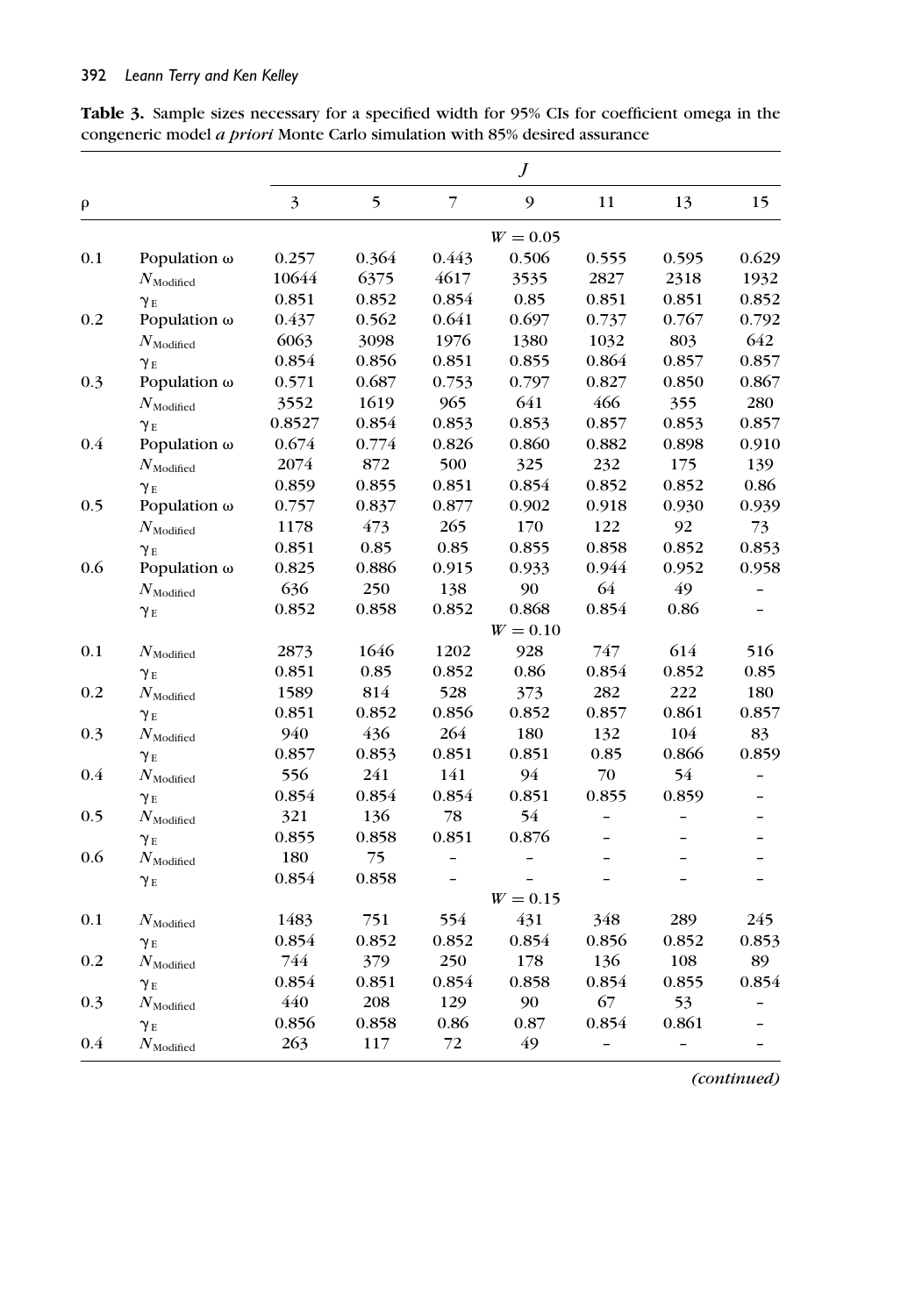|        |                       |       |       |                | J          |       |       |       |
|--------|-----------------------|-------|-------|----------------|------------|-------|-------|-------|
| $\rho$ |                       | 3     | 5     | $\overline{7}$ | 9          | 11    | 13    | 15    |
|        |                       |       |       |                | $W = 0.15$ |       |       |       |
|        | $\gamma_E$            | 0.854 | 0.855 | 0.861          | 0.859      |       |       |       |
| 0.5    | $N_{\rm Modified}$    | 155   | 67    |                |            |       |       |       |
|        | $\gamma_E$            | 0.853 | 0.852 |                |            |       |       |       |
| 0.6    | $N_{\text{Modified}}$ | 88    |       |                |            |       |       |       |
|        | $\gamma_E$            | 0.863 |       |                |            |       |       |       |
|        |                       |       |       |                | $W = .20$  |       |       |       |
| 0.1    | $N_{\rm Modified}$    | 1046  | 433   | 324            | 255        | 207   | 173   | 147   |
|        | $\gamma_E$            | 0.851 | 0.858 | 0.858          | 0.854      | 0.85  | 0.852 | 0.858 |
| 0.2    | $N_{\rm Modified}$    | 450   | 224   | 149            | 108        | 83    | 68    | 55    |
|        | $\gamma_E$            | 0.855 | 0.865 | 0.86           | 0.858      | 0.852 | 0.866 | 0.853 |
| 0.3    | $N_{\rm Modified}$    | 261   | 124   | 78             | 55         |       |       |       |
|        | $\gamma_E$            | 0.85  | 0.857 | 0.854          | 0.851      |       |       |       |
| 0.4    | $N_{\text{Modified}}$ | 158   | 72    |                |            |       |       |       |
|        | $\gamma_E$            | 0.861 | 0.856 |                |            |       |       |       |
| 0.5    | $N_{\rm Modified}$    | 94    |       |                |            |       |       |       |
|        | $\gamma_E$            | .853  |       |                |            |       |       |       |
| 0.6    | $N_{\rm Modified}$    | 55    |       |                |            |       |       |       |
|        | $\gamma_E$            | .859  |       |                |            |       |       |       |

## **Table 3.** Continued

*Note. J* is the number of items on the test,  $\rho$  is the estimated inter-item correlation, *W* is thedesired confidence interval width, *Population* $\omega$  is the population coefficient omega,  $N_{\text{Modified}}$  is the necessary sample size using an 85% assurance parameter in an *a priori* Monte Carlo simulation,  $\gamma_E$  is the empirical assurance or the percentage of confidence intervals which were no wider than desired with a specified assurance level set at .85, and – indicates the conditions did not meet the necessary criteria. Multiple error variances and factor loadings were simulated to obtain these results; see the text for how the variances were calculated. Note that the population reliability coefficients do not vary across the multiple confidence interval widths, thus they are only reported for the first *W*.

sample size planning when research questions are based on having an accurate estimate that is also statistically significant. AIPE and power analyses should not be regarded as being independent. In fact, increasing the sample size will improve both the accuracy of an estimate as well as the statistical power of a null hypothesis statistical test that tests a false null hypothesis, but not necessarily equally. Thus, both power analysis and AIPE analysis should be conducted according to the needs and goals of the researcher. If the power analysis yields the larger sample size, then that sample size should be used. Conversely, if the AIPE analysis yields the larger size for an appropriately narrow CI for a reliability coefficient, then that should be the sample size goal. Ideally, an adequate sample size from both perspectives would be used (e.g., Jiroutek, Muller, Kupper, & Stewart, 2003). However, these *a priori* sample sizes may be quite different. Given the researcher's goals, resources, and needs, the researcher should decide which method yields the most appropriate sample size. At times, a researcher may find a sample size to be unreasonably large and impractical, given the available resources. As Maxwell *et al*. (2008) described, meta-analyses can provide one method to help address the wide CIs in individual studies when researchers may have limited resources. Another approach is to consider multisite studies, with the idea being to 'spread the burden but reap the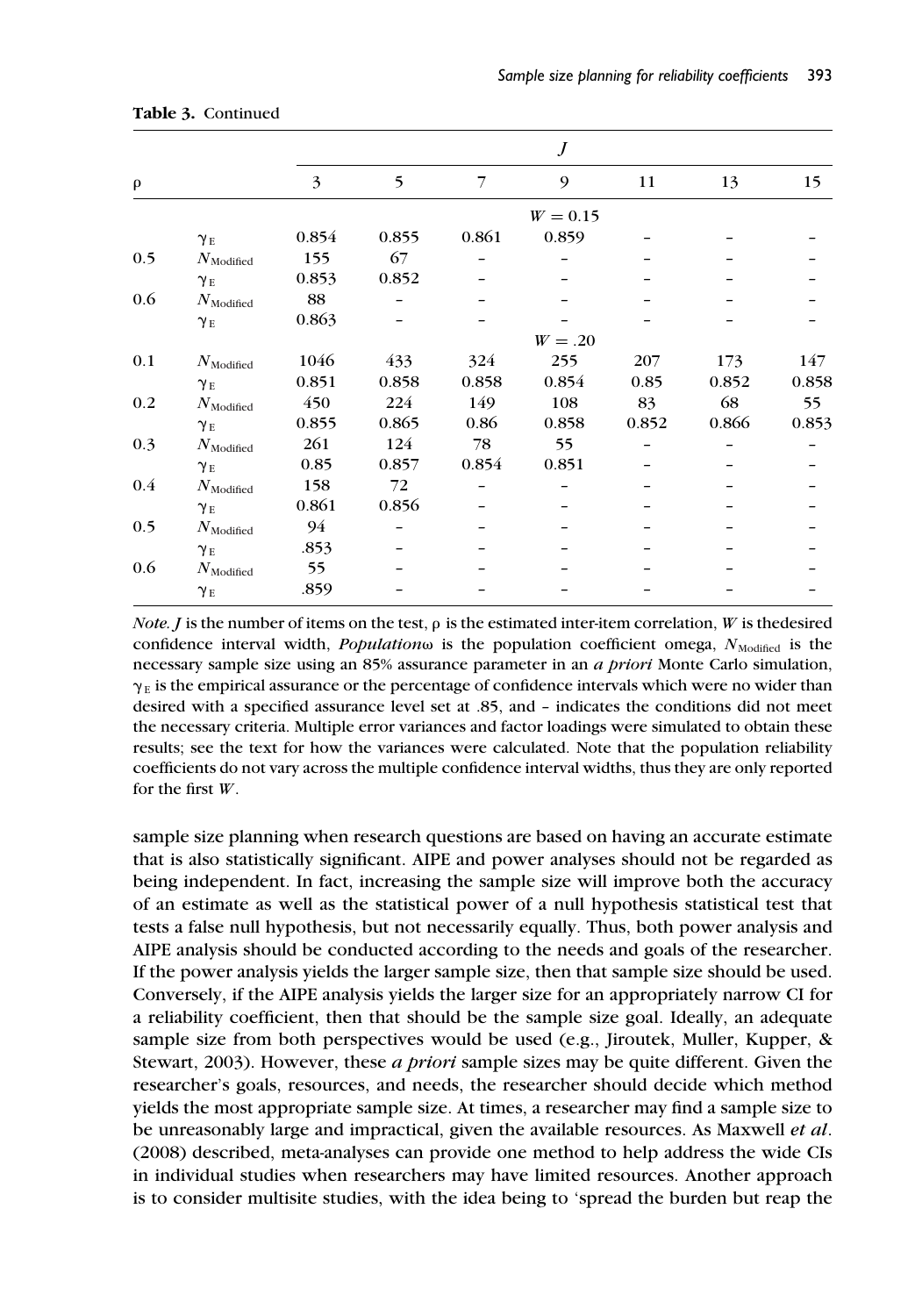benefits of estimates that are accurate and/or statistically significant' (Kelley & Rausch, 2006, p. 375). Regardless of which sample size is chosen, the researcher has further information regarding levels of accuracy for the reliability coefficient and power for the desired key effects and can anticipate findings for after the study has been completed.

To plan sample size for appropriately narrow CIs for population reliability coefficients, test users and developers need any one of the following sets of information to enter into our function in MBESS (Kelley & Lai, 2011a): (a) a covariance matrix; (b) the number of test items, estimated or observed inter-item score correlations, and a vector of observed or estimated error variances; or (c) the number of test items, factor loadings, and a vector of observed or estimated error variances.

## *6.1***.** *Specifying input values*

Lai and Kelley (2011) propose several methods to aid in the specification of input values for a covariance matrix in the context of AIPE for targeted effects in structure equation models, which are applicable in the present context (see also Kelley & Lai, 2011b). First and foremost, these input values should be based on the existing literature. A thorough literature review provides the foundation for specifying the relationships between the variables. Existing data sets, previous analyses, and similar constructs should be evaluated and reasonable estimates can be extracted from these.

Lai and Kelley (2011) discuss how a covariance matrix can be estimated based on the relationship between the correlation matrix and the covariance matrix of relevant variables. The correlation coefficient of each pair of variables can be estimated and arranged into a matrix. Specifying the correlations between the variables can be aided by Cohen's (1988) widely used suggestions of 'small' (.10), 'medium' (.30), and 'large' (.50) correlation coefficients. Lai and Kelley (2011) also outline how specifying the covariance matrix can be made easier by using coefficient *H*, proposed by Hancock and Mueller (2001). For further details on this process, and description of a function in MBESS that creates a model-implied covariance matrix given a model and model parameters, see Lai and Kelley (2011).

## **7. Illustrative example**

Suppose a researcher wants to use some of the test items from the Americans' Changing Lives study (House, 2002). The Americans' Changing Lives study is a longitudinal study investigating multiple facets of Americans' lives, including: how people are 'productive'; how they adapt to stressors that impact their health and functioning; and the consequences of their activities and relationships (House, 2002). The study specifically focused on differences between White and Black Americans who were in their middle and later life phases. The 2002 data consist of three waves of data collection, from 1986, 1989, and 1994, with over 3,000 participants. One of the indices used in the 2002 report is a marital satisfaction and harmony index, consisting of eight test items. Using only the 1,555 complete cases from the 1994 wave of data collection, the reliability estimate using coefficient omega and the congeneric model is .821, with 95% CI [.807, .834].

Suppose a researcher wants to use the marital satisfaction and harmony index in a different study, include only Black and White Americans in their third marriage. This new study will have a smaller number of participants. Consequently, the researcher knows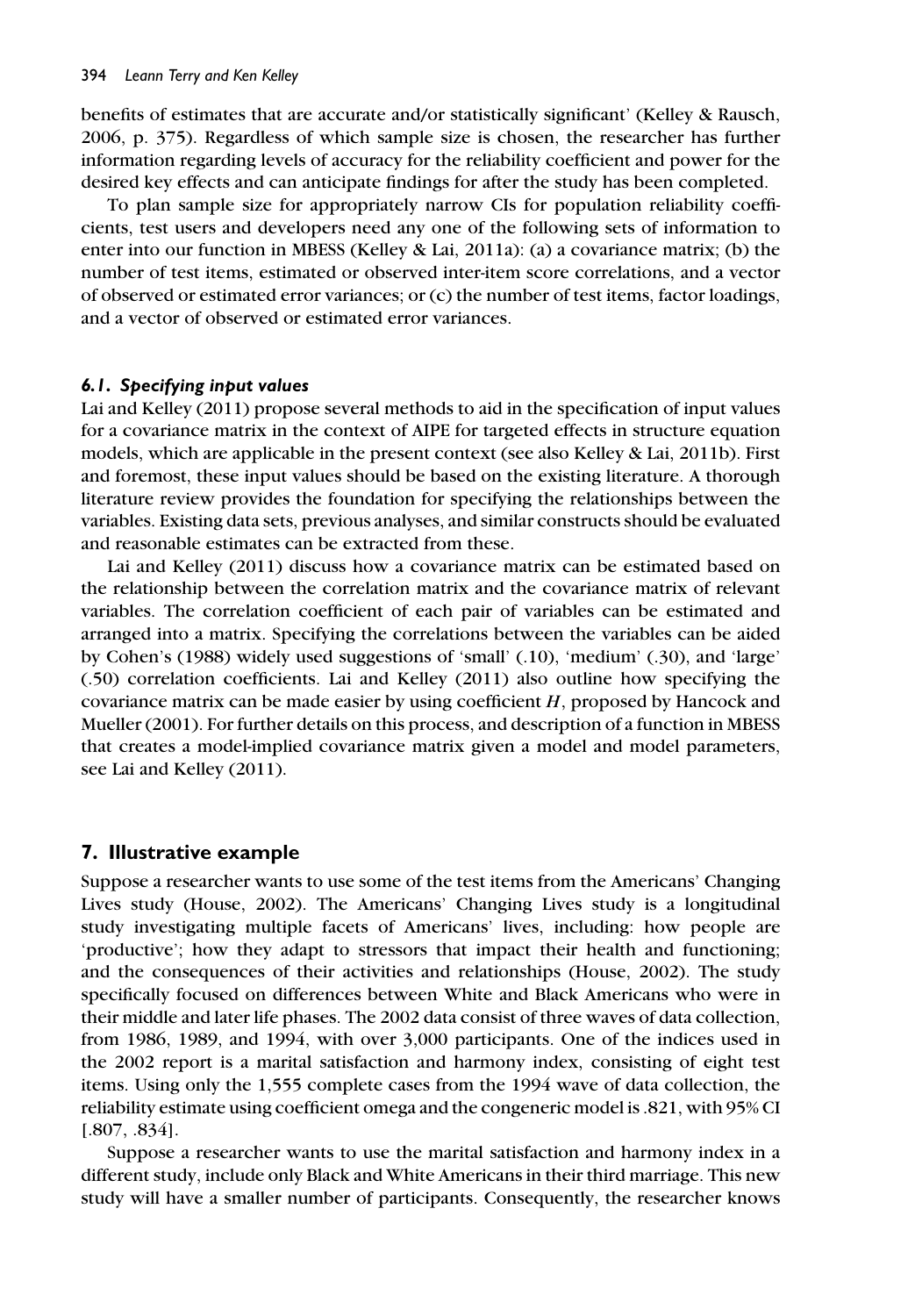that with a smaller sample size, all other things being equal, the width of the CI will increase. Thus, the researcher wants to plan an appropriate sample size in advance so the CI for the population value of the reliability for the marital satisfaction and harmony index is sufficiently narrow. It would be undesirable to report the results with a reliability coefficient that is accompanied by a wide CI.

The MBESS (Kelley, 2007a, 2007b; Kelley & Lai, 2011a) package for R can be used to plan sample size for an appropriately narrow CI with a desired degree of assurance by implementing the methods we have developed here. To use the computationally intense *a priori* Monte Carlo method in MBESS, the researcher would substitute the necessary information into the ss.aipe.reliability() function:

```
ss. aipe. reliability (mode1 = "Congeneric", width = W, S = S, conf. level =1 - \alpha_e, assurance = \gamma, initial.iter = 500, final.iter = 5000)
```
where model is used to identify the model of interest, either true-score equivalent or congeneric; S is the supposed population covariance matrix of the item scores measuring a particular factor; and initial.iter and final.iter represent the number of initial iterations and final iterations the simulation performs.<sup>10</sup> Instead of using a covariance matrix, users can also enter more specific data, such as a data set from a pilot test, or the inter-item score correlations, estimated factor loadings, and population error variances. More details on the options for using the ss.aipe.reliability() function are available in the MBESS help files.

If the researcher had the covariance matrix for the eight test items in the marital satisfaction and harmony index, from the Americans' Changing Lives data set, the ss.aipe.reliability() function would be implemented as follows:

```
ss. aipe. reliability (model = "Congeneric", width = .10,S = Cov.Marit.Satisfactor, conf. level = .95,assurance = .85, initial.iter = 500, final.iter = 5000)
```
where Cov.Marit.Satisfaction is the covariance matrix of the six test items used to measure the index in the original data set.

After submitting the code above, the ss.aipe.reliability() function returns the following:

```
$Required.Sample.Size
[1] 110
$width
[1] 0.1
$specified.assurance
[1] 0.85
```
<sup>&</sup>lt;sup>10</sup>The number of iterations indicates how many times in the *a priori* simulation the data are generated and the CIs are calculated. This is a computationally intense procedure, thus the option of entering the initial iterations (e.g., 100 or 200 times) allows the user to specify a smaller number of iterations that can be used to arrive at an approximate sample size. Once the percentage of CIs reaches the desired degree of assurance (e.g., 85% of the CIs are appropriately narrow), then the simulation uses the number of final iterations. The final number of iterations homes in on the true sample size value due to the large number of replications (e.g., 10,000 times) and the correspondingly small degree of sample error in the *a priori* Monte Carlo simulation results. The process continues to modify the sample size until the desired accuracy is reached.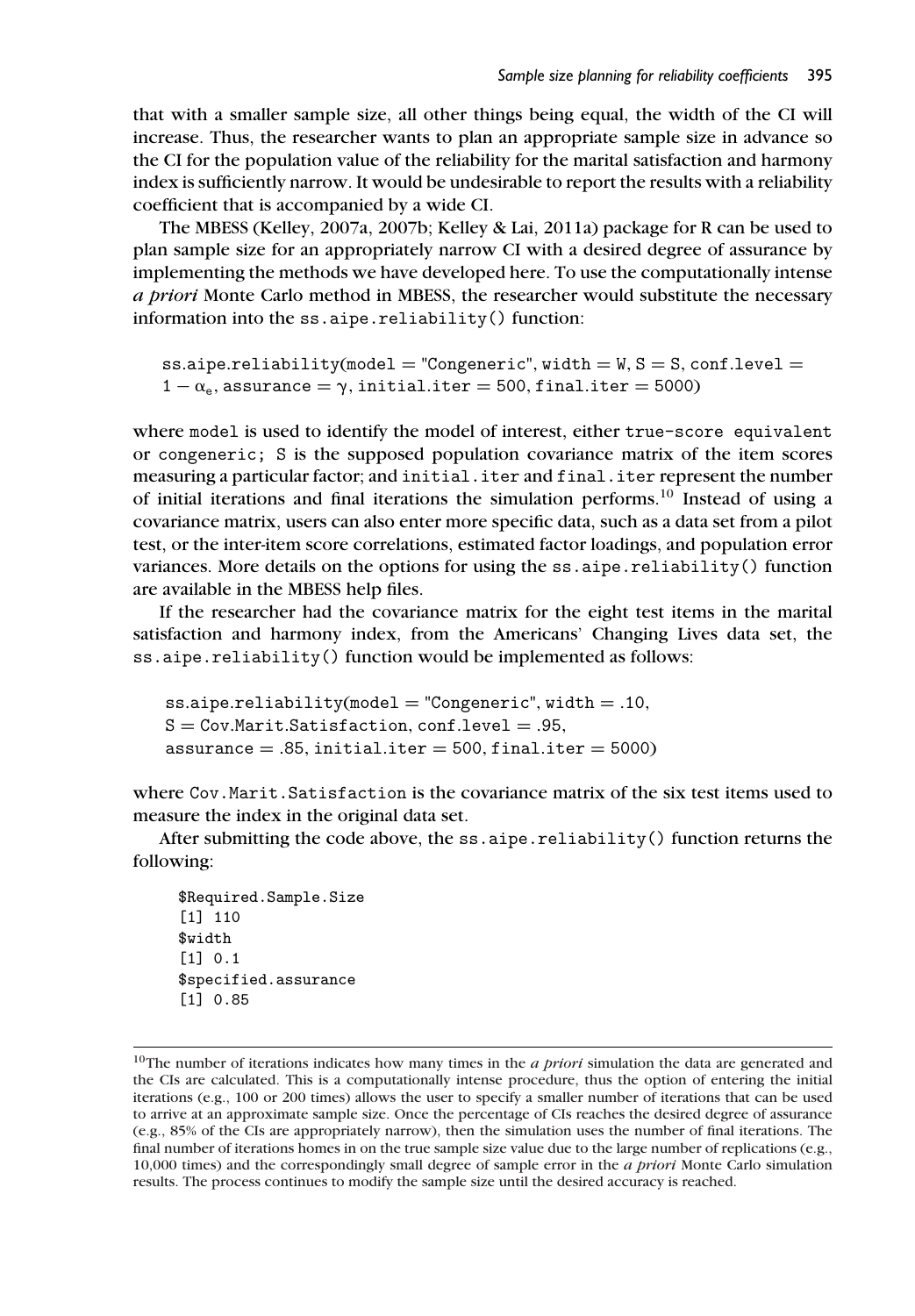```
$empirical.assurance
[1] 0.856
$final.iter
[1] 5000
```
As can be seen, the sample size that is necessary for the researcher to have a CI not wider than .1 more than 85% of the time for the population value of coefficient omega is 110. The output also gives the observed empirical assurance across the 5,000 final iterations of the simulation. Recall that the empirical assurance will tend to be slightly more than the desired assurance so the sample size is required to be a whole number. Although this is a computationally intense approach to sample size planning, it is easy to do with the MBESS ss.aipe.reliability() function.

Suppose the researcher conducts a study with 110 participants. Now the researcher wants to calculate a CI along with a point estimate for the population coefficient omega. The ci.reliability() function in MBESS can easily calculate this, with the code

ci.reliability(model = "Congeneric",  $S = Cov.Mat$ ,  $N = 110$ ) where Cov. Mat is the covariance matrix from the researcher's sample with 110 participants. The options for model and type are the same as for the ss.aipe.reliability() option, with the additional required field of the observed sample size (N).

This code returns the following:

\$CI.lower [1] 0.7923504 \$CI.upper [1] 0.8864628 \$Estimated.reliability [1] 0.8394066 \$SE.reliability [1] 0.02400871 \$Conf.Level [1] 0.95

The lower and upper limits of the CI are .792 and .886, respectively, with a point estimate of coefficient omega of .839. The function also returns the standard error and a reminder of the CI coverage that was used. Although the width of the CI was specified to be .10 in the sample size planning procedure, the researcher found with this particular sample that the CI was smaller, .094. This slight decrease is not unexpected, as the sample size planning procedure returns a value that is not wider than specified (and the desired width was .10).

# **8. Discussion**

This paper has covered several key areas. First, the foundation was provided with a brief description of homogeneous tests and three common measurement models. This was followed by a review of reliability with a specific focus on coefficient alpha and coefficient omega. Second, methods were given for forming CIs for the population reliability coefficients in the true-score and congeneric models. Third, methods were provided for sample size planning for accurate estimation of coefficient alpha and coefficient omega via narrow CIs. A modification to these methods provided a level of certainty such that the CIs will be sufficiently narrow with no less than the desired degree of assurance. Descriptions of the Monte Carlo simulation studies that were used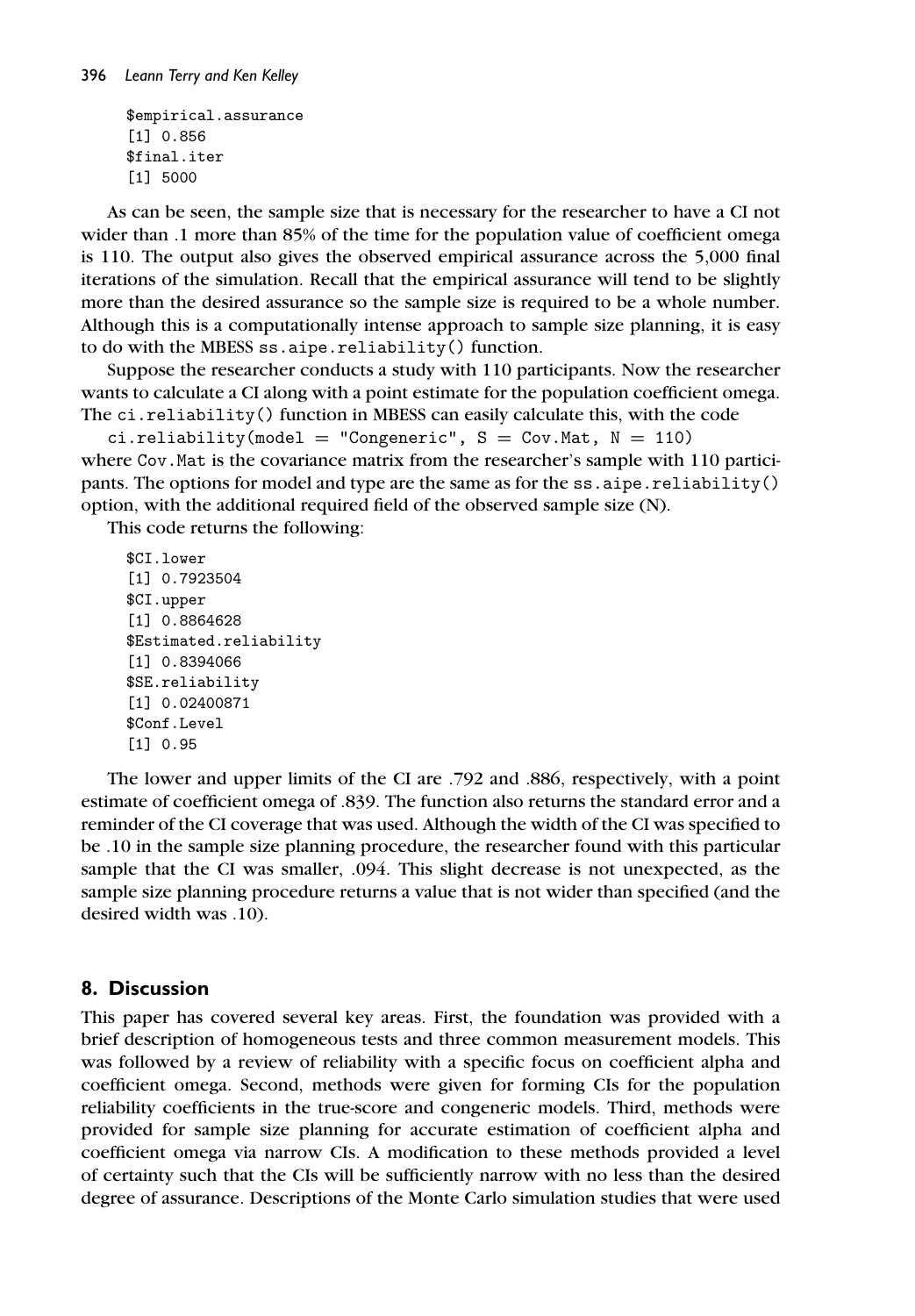to evaluate and plan sample size were provided, and the results from these studies given. Applications of the AIPE approach were provided for test users and test developers. Finally, an example was given that illustrates how the easy-to-use and freely available program, R, can be used with the MBESS package to implement the procedures described in this paper.

Reporting reliability coefficients for a set of scores coming from each administration of an instrument is crucial (Wilkinson & APA Task Force on Statistical Inference, 1999). In general, reporting CIs is seen as a 'best reporting strategy' (APA, 2001, p. 22) and is endorsed by APA (2009, p. 34), AERA (2006) and Wilkinson and the APA Task Force on Statistical Inference (1999). Support for reporting CIs for population reliability coefficients comes from a variety of factors: it allows for the comparison of estimates across studies (e.g., Thompson, 2002), assists and encourages meta-analytic thinking (e.g., Hunter & Schmidt, 2004; Rodriguez & Maeda, 2006), and allows for the assessment of the uncertainty in the population value estimate (e.g., Hahn & Meeker, 1991). Substantial information is lost if only the reliability point estimate is reported instead of also reporting the CI. The AIPE approach depicted here provides an approach to planning sample size to achieve reliability coefficient estimates that are sufficiently accurate. We encourage test developers and test users to plan sample size for CIs for the population value of coefficient omega rather than coefficient alpha in almost all cases of a homogeneous test.

A common 'urban legend' is that a reliability estimate should be no less than .70 (Lance, Butts, & Michels, 2006). This guideline seems to have grown out of a passage from Nunnally (1978) and is widely referenced (Peterson, 1994). However, as Lance *et al*. (2006) described, this is an overly simplistic representation of the original source, as Nunnally did not recommend a lower limit for reliability estimates as universally being .70; rather he stressed that 'what a satisfactory level of reliability is depends on how a measure is being used' (Nunnally, 1978, p. 245). The lower limit of .70 was for tests in the 'early stages of research' (Nunnally, 1978, p. 245). However, for basic research, he endorsed a reliability estimate of .80; for settings where 'important decisions' are made, the minimum should be .90 (Nunnally, 1978). We argue that, if such a rule of thumb is to be used, the lower limit of a CI is the value that should be compared to Nunnally's benchmarks, rather than the point estimate itself. A point estimate does not demonstrate the range of plausible parameter values. We propose that researchers use a lower limit of a CI of .70 for early stages of research, .80 for basic research, and .90 for applied settings with decisions based on the results. We advocate that the lower limit of the CI should be the focus for guidelines for 'acceptable' reliability estimates, rather than the point estimate itself. We hope these methods will allow researchers to plan sample size as a way to avoid potentially 'embarrassingly large' CIs.

When planning sample size for reliability coefficients we recommend incorporating a large (e.g., .99) assurance parameter. Such an assurance parameter provides probabilistic assurance that the CIs that will be computed will be no wider than desired with a specified degree of assurance. Some may argue that it unnecessarily increases the sample size without enough 'gains'. We argue that the benefit of a probabilistic assurance that the CIs will be no wider than specified is an important reason to increase sample size. An examination of the increase in sample sizes from the necessary sample size (with no assurance parameter) to the modified sample size (with an assurance parameter) demonstrates that the increase in necessary sample size tends to be quite small relative to the necessary size in order for the expected CI width to be sufficiently narrow.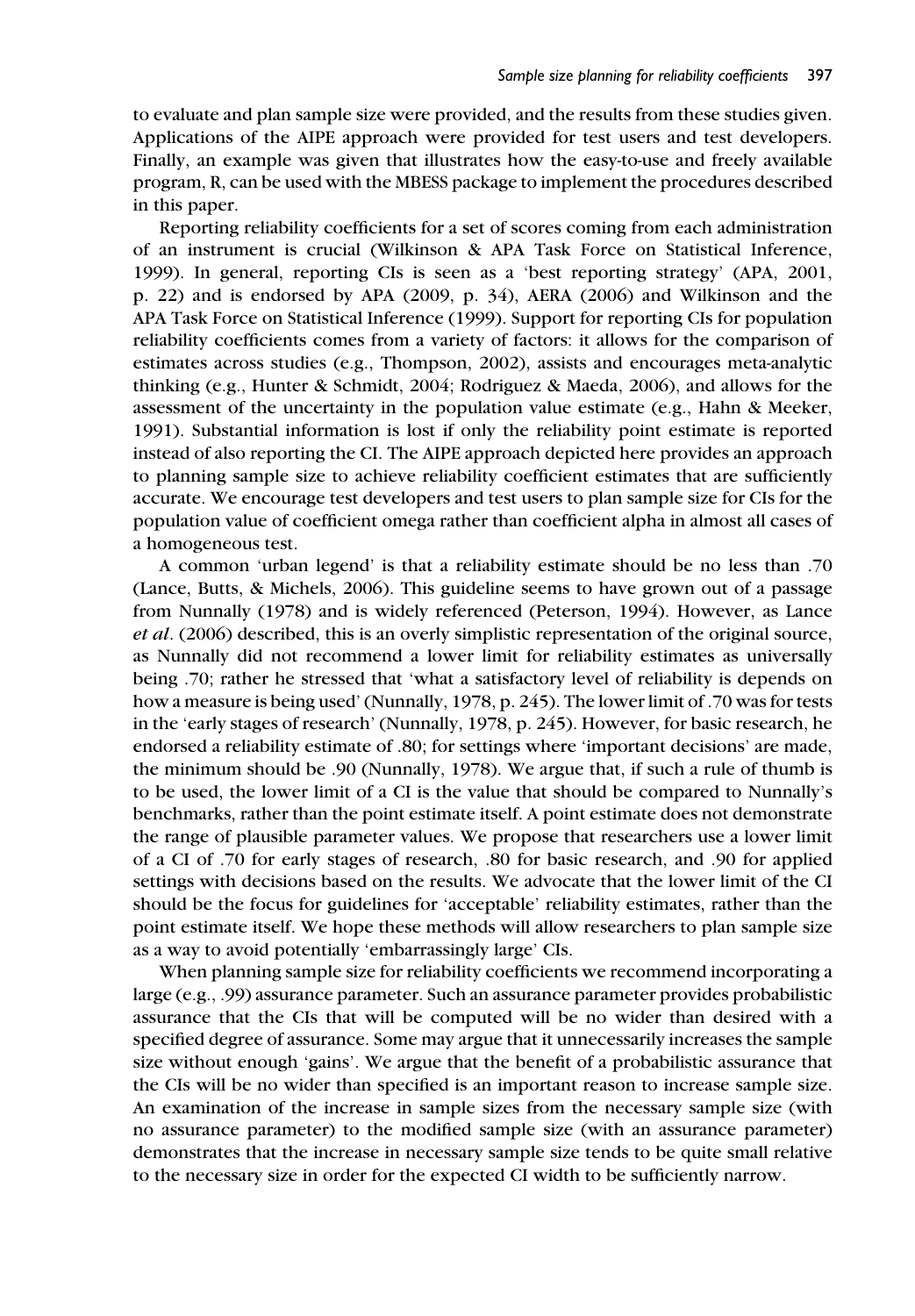#### 398 *Leann Terry and Ken Kelley*

It is the test scores on a particular administration of a test that are reliable, not the test itself. Thus, given the need for researchers to report an estimate of reliability for the scores obtained on their particular administration of a test, we hope that this paper helps researchers gain a better understanding of reliability and CIs for population reliability coefficients, facilitates sample size planning when interest is in the value of the population reliability coefficient, and makes easy-to-use functions available so that researchers can easily apply the methods we discussed to facilitate their research.

## **References**

- American Educational Research Association (AERA). (2006). Standards for reporting on empirical social science research in AERA publications. *Educational Researcher*, *35*(6), 33–40.
- American Psychological Association (APA). (2001). *Publication manual of the American Psychological Association* (5th ed.). Washington, DC: American Psychological Association.
- American Psychological Association (APA). (2009). *Publication manual of the American Psychological Association* (6th ed.). Washington, DC: American Psychological Association.
- Bollen, K. A. (1989). *Structural equations with latent variables*. New York: Wiley.
- Bonett, D. G. (2002). Sample size requirements for testing and estimating coefficient alpha. *Journal of Educational and Behavioral Statistics*, *27*(4), 335–340.
- Casella, G., & Berger, R. L. (2002). *Statistical inference* (2nd ed.). Pacific Grove, CA: Duxbury Press.
- Charter, R. A. (1999). Sample size requirements for precise estimates of reliability, generalizability, and validity coefficients. *Journal of Clinical and Experimental Neuropsychology*, *21*(4), 559–566.
- Cohen, J. (1988). *Statistical power analysis for the behavioral sciences* (2nd ed.). Hillsdale, NJ: Lawrence Erlbaum Associates.
- Cohen, J. (1994). The earth is round (*p*< .05). *American Psychologist*, *49*(12), 997–1003.
- Committee on Reviewing Evidence to Identify Highly Effective Clinical Services. (2008). *Knowing what works in health care: A roadmap for the nation*, J. Eden, B. Wheatley, B. McNeil, & H. Sox (Eds.). Washington, DC: National Academies Press.
- Cortina, J. M. (1993). What is coefficient alpha? An examination of theory and applications. *Journal of Applied Psychology*, *78*(1), 98–104.
- Cronbach, L. J. (1951). Coefficient alpha and the internal structure of tests. *Psychometrika*, *16*(3), 297–334.
- Duhachek, A., & Iacobucci, D. (2004). Alpha's standard error (ASE): An accurate and precise confidence interval estimate. *Journal of Applied Psychology*, *89*(5), 792–808.
- Fan, X., & Thompson, B. (2001). Confidence intervals about score reliability coefficients, please: An EPM guidelines editorial. *Educational and Psychological Measurement*, *61*(4), 517–531.
- Graham, J. M. (2006). Congeneric and (essentially) tau-equivalent estimates of score reliability: What they are and how to use them. *Educational and Psychological Measurement*, *66*(6), 930–944.
- Green, S. B., & Hershberger, S. L. (2000). Correlated errors in true score models and their effect on coefficient alpha. *Structural Equation Modeling*, *7*, 251–270.
- Green, S. B., & Yang, Y. (2009). Commentary on coefficient alpha: A cautionary tale. *Psychometrika*, *74*(1), 121–135.
- Guttman, L.(1945). A basis for analyzing test-retest reliability. *Psychometrika*, *10*, 255–282.
- Hahn, G. J., & Meeker, W. Q. (1991). *Statistical intervals: A guide for practitioners*. Hoboken, NJ: Wiley.
- Hancock, G. R., & Mueller, R. O. (2001). Rethinking construct reliability within latent variable systems. In R. Cudeck, S. H. C. du Toit & D. Sörbom (Eds.), *Structural equation modeling:*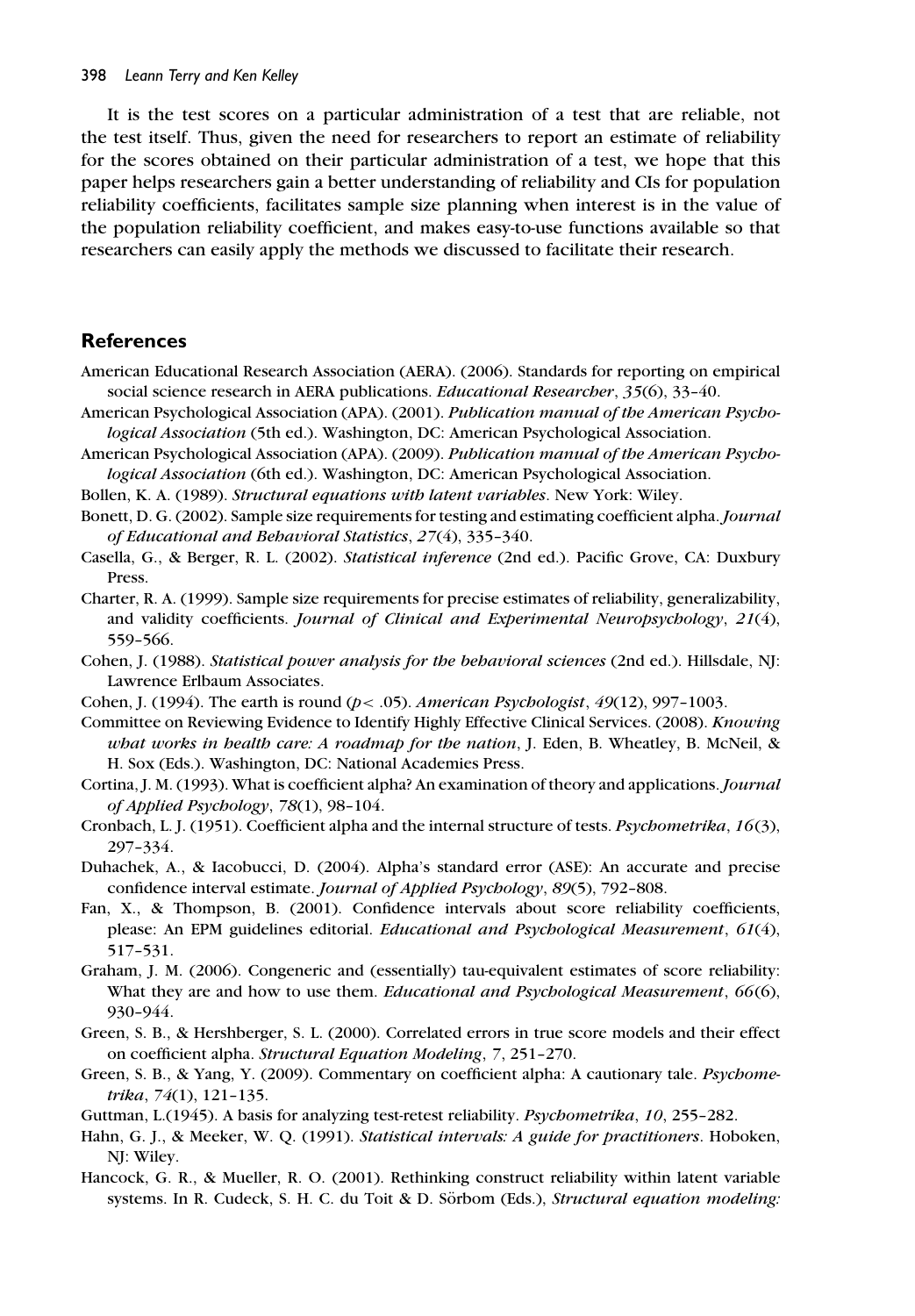*Past and present. A Festschrift in honor of Karl G. Jöreskog* (pp. 195–261). Chicago: Scientific Software International.

- Hogan, T. P., Benjamin, A., & Brezinski, K. L. (2000). Reliability methods: A note on the frequency of use of various types. *Educational and Psychological Measurement*, *60*(4), 523–531.
- House, J. S. (2002). *Americans' changing lives: Waves I, II, and III 1986, 1989, and 1994 [Data file and code book]*. Ann Arbor: University of Michigan, Institute for Social Research, Survey Research Center [producer], Inter-university Consortium for Political and Social Research [distributor].
- Hoyt, C. (1941). Test reliability estimated by analysis of variance. *Psychometrika*, *6*(3), 153–160.
- Hunter, J. E., & Schmidt, F. L. (2004). *Methods of meta-analysis: Correcting error and bias in research findings* (2nd ed.). Thousand Oaks, CA: Sage.
- Iacobucci, D., & Duhachek, A. (2003). Advancing alpha: Measuring reliability with confidence. *Journal of Consumer Psychology*, *13*(4), 478–487.
- Jiroutek, M. R., Muller, K. E., Kupper, L. L., & Stewart, P.W. (2003). A new method for choosing sample size for confidence interval-based inferences. *Biometrics*, *59*, 580–590.
- Joint Committee on Standards for Educational and Psychological Testing of the American Educational Research Association (AERA), the American Psychological Association (APA), & the National Council on Measurement in Education (NCME). (1999). *Standards for educational and psychological testing*. Washington, DC: AERA.
- Kelley, K. (2007a). Confidence intervals for standardized effect sizes: Theory, application, and implementation. *Journal of Statistical Software*, *20*(8), 1–24.
- Kelley, K. (2007b). Methods for the Behavioral, Educational, and Social Sciences: An R package. *Behavior Research Methods*, *39*(4), 979–984.
- Kelley, K., & Cheng, Y. (in press). Estimation and confidence interval formation for reliability coefficients of homogeneous measurement instruments. *Methodology*.
- Kelley, K., & Lai, K. (2011a). MBESS: Methods for the Behavioral, Educational, and Social Sciences, Version 3.0.0 or higher. [Computer software and manual]. Retrieved from http://www.cran. r-project.org/
- Kelley, K., & Lai, K. (2011b). Accuracy in parameter estimation for the root mean square error of approximation: Sample size planning for narrow confidence intervals. *Multivariate Behavioral Research*, *46*, 1–32.
- Kelley, K., Lai, K., & Wu, P. (2008). Using R for data analysis: A best practice for research. In J. Osbourne (Ed.), *Best practices in quantitative methods* (pp. 535–572). Newbury Park, CA: Sage.
- Kelley, K., & Maxwell, S. E. (2003). Sample size for multiple regression: Obtaining regression coefficients that are accurate, not simply significant. *Psychological Methods*, *8*(3), 305–321.
- Kelley, K., & Rausch, J. R. (2006). Sample size planning for the standardized mean difference: Accuracy in parameter estimation via narrow confidence intervals. *Psychological Methods*, *11*(4), 363–385.
- Kieffer, K. M., Reese, R. J., & Thompson, B. (2001). Statistical techniques employed in "AERJ" and "JCP" articles from 1988 to 1997: A methodological review. *The Journal of Experimental Education*, *69*(3), 280–309.
- Kline, R. B. (2004). *Beyond significance testing: Reforming data analysis methods in behavioral research*. Washington, DC: American Psychological Association.
- Kline, R. B. (2005). *Principles and practices of structural equation modeling* (2nd ed.). New York: Guilford Press.
- Komaroff, E. (1997). Effect of simultaneous violations of essential  $\tau$ -equivalence and uncorrelated error on coefficient  $\alpha$ . *Applied Psychological Measurement*, 21(4), 337-348.
- Lai, K., & Kelley, K. (2011). Accuracy in parameter estimation for targeted effects in structural equation modeling: Sample size planning for narrow confidence intervals. *Psychological Methods*, *16*, 127–148.
- Lance, C. E., Butts, M. M., & Michels, L. C. (2006). The sources of four commonly reported cutoff criteria: What did they really say? *Organizational Research Methods*, *9*(2), 202–220.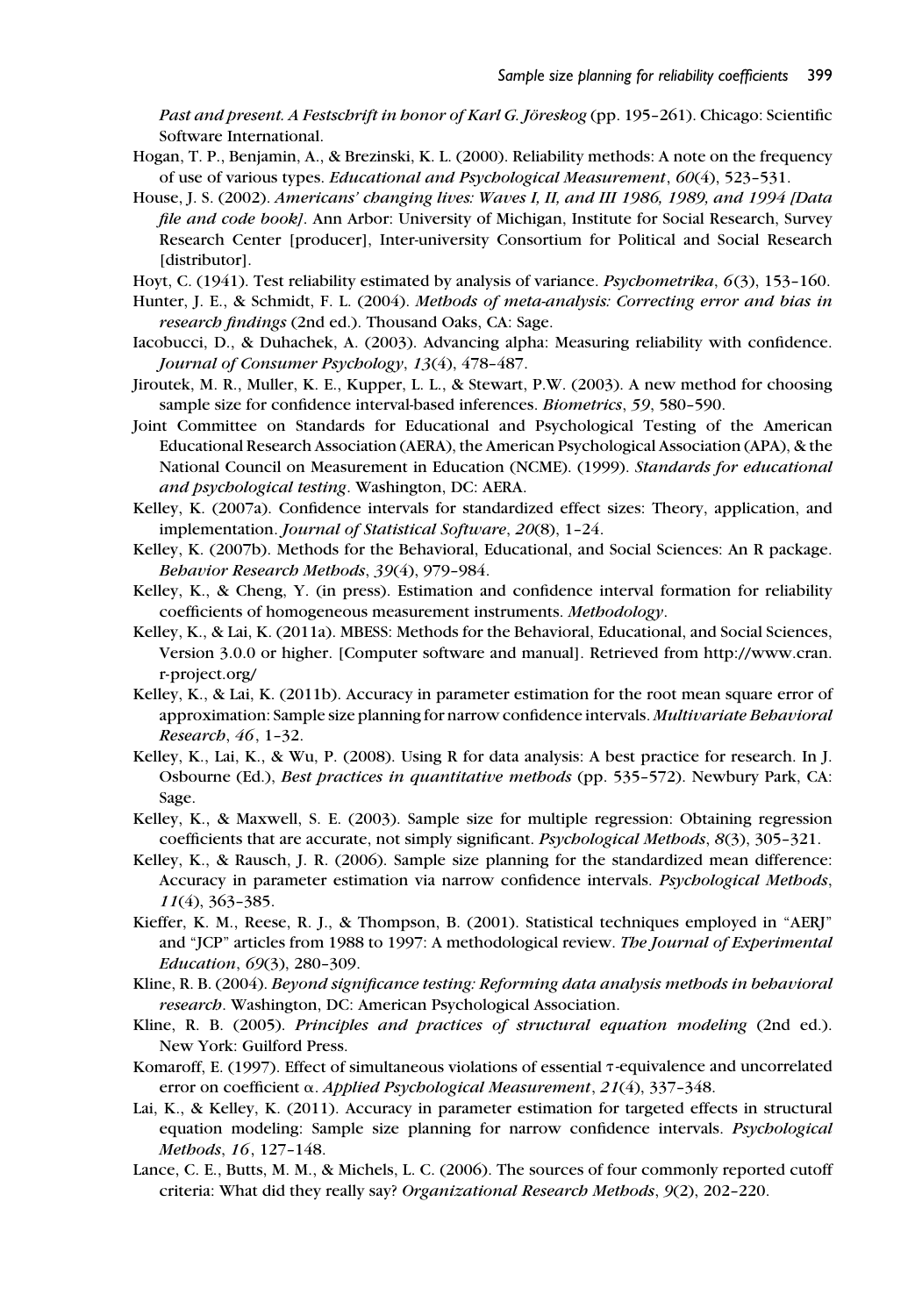- Lord, F. M., & Novick, M. R. (1968). *Statistical theories of mental test scores*. Reading, MA: Addison-Wesley.
- Lucke, J. F. (2005). The  $\alpha$  and the  $\omega$  of congeneric test theory: An extension of reliability and internal consistency to heterogeneous tests. *Applied Psychological Measurement*, *29*(1), 65–81.
- Maxwell, S. E., Kelley, K., & Rausch, J. R. (2008). Sample size planning for statistical power and accuracy in parameter estimation. *Annual Review of Psychology*, *59*, 537–563.
- Maydeu-Olivares, A., Coffman, D. L., & Hartmann, W. M. (2007). Asymptotically distribution-free (ADF) interval estimation of coefficient alpha. *Psychological Methods*, *12*(2), 157–176.
- McDonald, R. P. (1999). *Test theory: A unified treatment*. Mahwah, NJ: Lawrence Erlbaum Associates.
- Meehl, P. E. (1997). The problem is epistemology, not statistics: Replace significance tests by confidence intervals and quantify accuracy of risky numerical predictions. In L. L. Harlow, S. A. Mulaik, & J. H. Steiger (Eds.), *What if there were no significance tests?* (pp. 393–426). Mahwah, NJ: Lawrence Erlbaum Associates.
- Muthén, L. K., & Muthén, B. O. (2002). How to use a Monte Carlo study to decide on sample size and determine power. *Structural Equation Modeling*, *4*, 599–620.
- Nunnally, J. C. (1978). *Psychometric theory*, (2nd ed.) New York: McGraw-Hill.
- Oehlert, G. W. (1992). A note on the delta method. *American Statistician*, *46*, 27–29.
- Osburn, H. G. (2000). Coefficient alpha and related internal consistency reliability coefficients. *Psychological Methods*, *5*(3), 343–355.
- Peterson, R. A. (1994). A meta-analysis of Cronbach's coefficient alpha. *Journal of Consumer Research*, *21*, 381–391.
- R Development Core Team (2011). *R: A language and environment for statistical computing*. Vienna: R Foundation for Statistical Computing.
- Raykov, T. (1997). Scale reliability, Cronbach's coefficient alpha, and violations of essentially tauequivalence with fixed congeneric components. *Multivariate Behavioral Research*, *32*(4), 329–353.
- Raykov, T. (2002). Analytic estimation of standard error and confidence interval for scale reliability. *Multivariate Behavioral Research*, *37*(1), 89–103.
- Revelle, W., & Zinbarg, R. E. (2009). Coefficients alpha, beta, omega, and the GLB: Comments on Sijtsma. *Psychometrika*, *74*(1), 145–154.
- Rodriguez, M. C., & Maeda, Y. (2006). Meta-analysis of coefficient alpha. *Psychological Methods*, *11*(3), 306–322.
- Sijtsma, K. (2009). On the use, the misuse, and the very limited usefulness of Cronbach's alpha. *Psychometrika*, *74*, 107–120.
- Spearman, C. (1910). Correlation calculated from faulty data. *British Journal of Psychology*, *3*, 271–295.
- Streiner, D. L. (2003). Starting at the beginning: An introduction to coefficient alpha and internal consistency. *Journal of Personality Assessment*, *80*(1), 99–103.
- Thompson, B. (2002). What future quantitative social science research could look like: Confidence intervals for effect sizes. *Educational Researcher*, *31*(3), 25–32.
- Thompson, B., & Vacha-Haase, T. (2000). Psychometrics is datametrics: The test is not reliable. *Educational and Psychological Measurement*, *60*, 174–195.
- Vacha-Haase, T. (1998). Reliablity generalization: Exploring variance in measurement error affecting score reliability across studies. *Educational and Psychological Measurement*, *58*, 6–20.
- van Zyl, J. M., Neudecker, H., & Nel, D. G. (2000). On the distribution of the maximum likelihood estimator of Cronbach's alpha. *Psychometrika*, *65*(3), 271–280.
- Venables, W. N., & Ripley, B. D. (2002). *Modern applied statistics with S*. (4th ed.). New York: Springer.